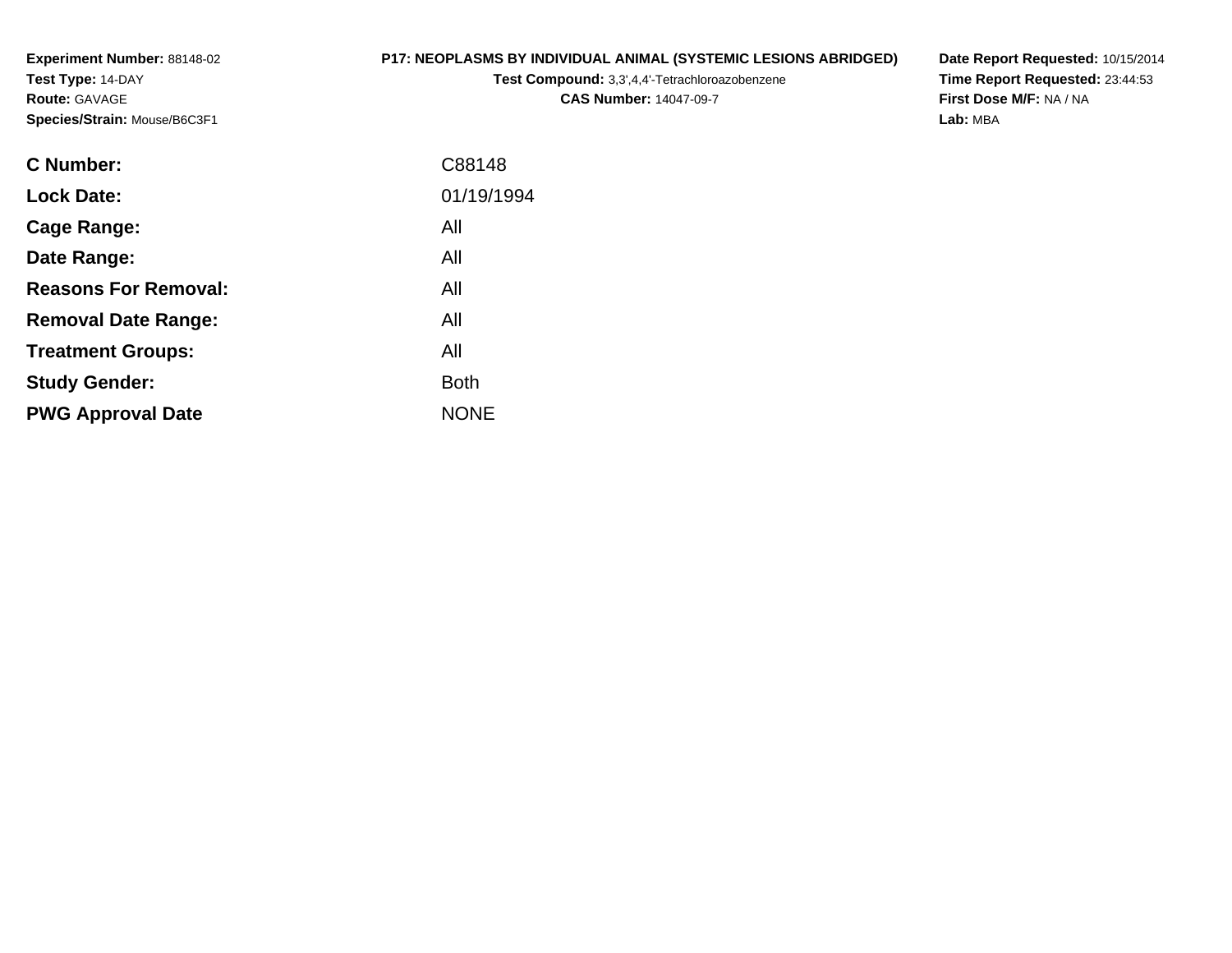# **Test Type:** 14-DAY

**Route:** GAVAGE

**Species/Strain:** Mouse/B6C3F1

# **P17: NEOPLASMS BY INDIVIDUAL ANIMAL (SYSTEMIC LESIONS ABRIDGED)Test Compound:** 3,3',4,4'-Tetrachloroazobenzene

**CAS Number:** 14047-09-7

**Date Report Requested:** 10/15/2014**Time Report Requested:** 23:44:53**First Dose M/F:** NA / NA**Lab:** MBA

| <b>B6C3F1 Mouse Male</b><br>0 MG/KG                | DAY ON TEST      | 0<br>0<br>1<br>$\overline{7}$        | 0<br>0<br>1<br>$\overline{7}$                | 0<br>0<br>1<br>$\overline{7}$             | 0<br>0<br>1<br>$\overline{7}$ | 0<br>$\boldsymbol{\theta}$<br>1<br>$\overline{7}$ |                       |
|----------------------------------------------------|------------------|--------------------------------------|----------------------------------------------|-------------------------------------------|-------------------------------|---------------------------------------------------|-----------------------|
|                                                    | <b>ANIMAL ID</b> | $\boldsymbol{0}$<br>0<br>0<br>0<br>1 | 0<br>$\mathbf 0$<br>0<br>0<br>$\overline{2}$ | $\mathbf 0$<br>$\mathbf 0$<br>0<br>0<br>3 | 0<br>0<br>0<br>0<br>4         | $\mathbf 0$<br>0<br>0<br>0<br>5                   | <i><b>*TOTALS</b></i> |
| <b>Alimentary System</b>                           |                  |                                      |                                              |                                           |                               |                                                   |                       |
| Gallbladder                                        |                  | $\ddot{}$                            | +                                            | +                                         | $\ddot{}$                     | +                                                 | 5                     |
| Liver                                              |                  | $+$                                  | $\ddot{}$                                    | $+$                                       | $\ddot{}$                     | +                                                 | 5                     |
| Stomach, Forestomach                               |                  | $+$                                  | $+$                                          | $+$                                       | $+$                           | $\ddot{}$                                         | $\overline{5}$        |
| Stomach, Glandular<br><b>Cardiovascular System</b> |                  | $+$                                  | $\ddot{}$                                    | $\ddot{}$                                 | $\ddot{}$                     | $\ddot{}$                                         | 5                     |
| <b>NONE</b><br><b>Endocrine System</b>             |                  |                                      |                                              |                                           |                               |                                                   |                       |
| <b>NONE</b><br><b>General Body System</b>          |                  |                                      |                                              |                                           |                               |                                                   |                       |
| <b>NONE</b><br><b>Genital System</b>               |                  |                                      |                                              |                                           |                               |                                                   |                       |
| <b>NONE</b><br><b>Hematopoietic System</b>         |                  |                                      |                                              |                                           |                               |                                                   |                       |
| Lymph Node, Mesenteric                             |                  | $\ddot{}$                            | +                                            | +                                         | +                             | +                                                 | 5                     |
| Spleen                                             |                  | $+$                                  | $+$                                          | $+$                                       | $\ddot{}$                     | +                                                 | 5                     |
| Thymus<br><b>Integumentary System</b>              |                  | $\ddot{}$                            | ÷                                            | $\div$                                    | $\ddot{}$                     | $\ddot{}$                                         | 5                     |
| <b>NONE</b>                                        |                  |                                      |                                              |                                           |                               |                                                   |                       |

\* ..Total animals with tissue examined microscopically; Total animals with tumor **M** . Missing tissue M ..Missing tissue

+ ..Tissue examined microscopically

I ..Insufficient tissue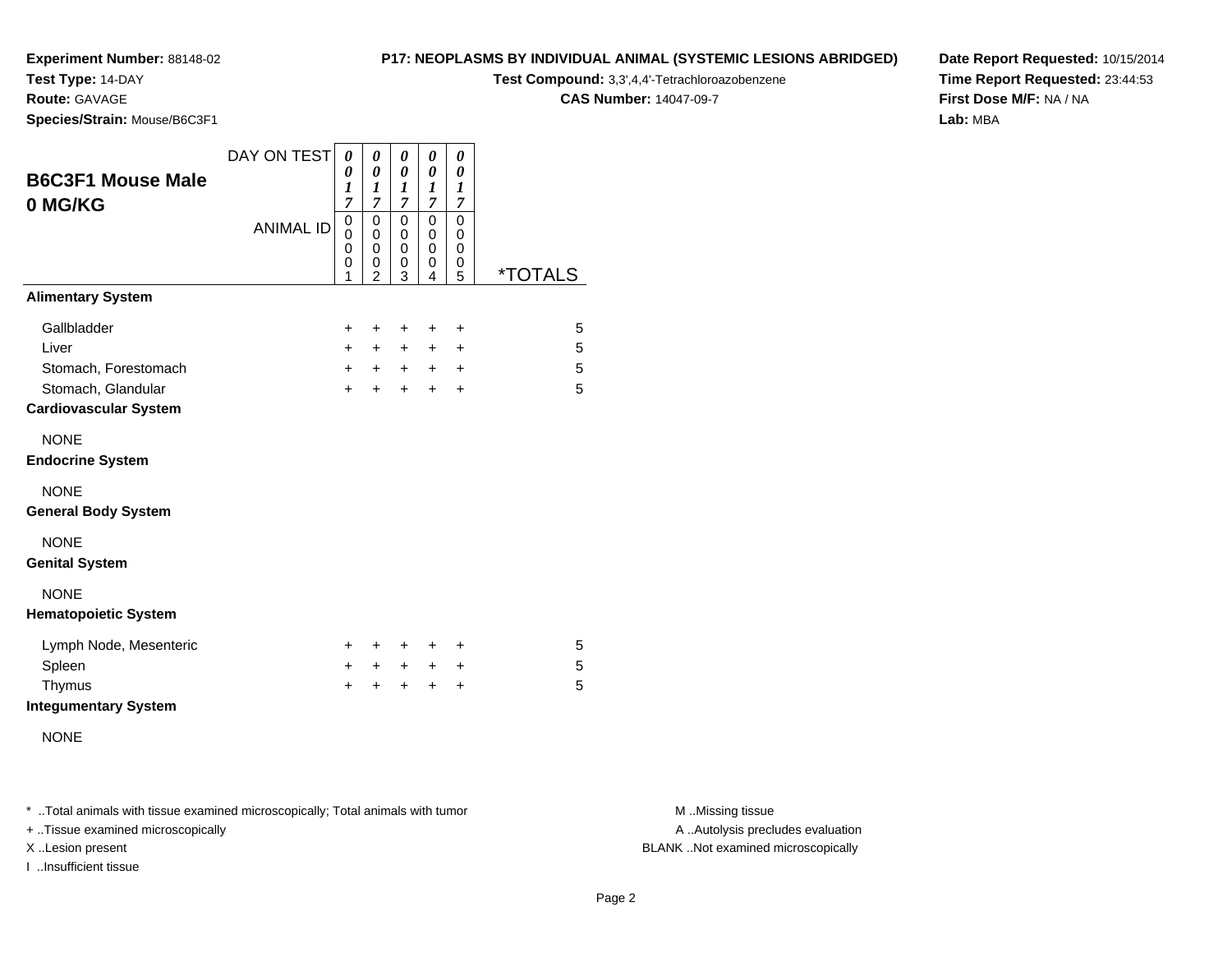**Test Type:** 14-DAY

**Route:** GAVAGE

**Species/Strain:** Mouse/B6C3F1

# **P17: NEOPLASMS BY INDIVIDUAL ANIMAL (SYSTEMIC LESIONS ABRIDGED)**

**Test Compound:** 3,3',4,4'-Tetrachloroazobenzene

**CAS Number:** 14047-09-7

**Date Report Requested:** 10/15/2014**Time Report Requested:** 23:44:53**First Dose M/F:** NA / NA**Lab:** MBA

| <b>B6C3F1 Mouse Male</b><br>0 MG/KG | DAY ON TEST<br><b>ANIMAL ID</b> | 0<br>0<br>$\boldsymbol{l}$<br>$\overline{7}$<br>0<br>ō<br>0<br>0<br>1 | 0<br>0<br>1<br>$\overline{7}$<br>$\boldsymbol{0}$<br>$\pmb{0}$<br>0<br>0<br>$\overline{2}$ | 0<br>0<br>1<br>$\overline{7}$<br>0<br>$\mathbf 0$<br>$\mathbf 0$<br>0<br>3 | 0<br>0<br>1<br>7<br>0<br>0<br>0<br>0<br>4 | 0<br>0<br>$\boldsymbol{l}$<br>7<br>0<br>0<br>0<br>0<br>5 | <i><b>*TOTALS</b></i> |
|-------------------------------------|---------------------------------|-----------------------------------------------------------------------|--------------------------------------------------------------------------------------------|----------------------------------------------------------------------------|-------------------------------------------|----------------------------------------------------------|-----------------------|
| <b>Musculoskeletal System</b>       |                                 |                                                                       |                                                                                            |                                                                            |                                           |                                                          |                       |
| <b>NONE</b>                         |                                 |                                                                       |                                                                                            |                                                                            |                                           |                                                          |                       |
| <b>Nervous System</b>               |                                 |                                                                       |                                                                                            |                                                                            |                                           |                                                          |                       |
| <b>NONE</b>                         |                                 |                                                                       |                                                                                            |                                                                            |                                           |                                                          |                       |
| <b>Respiratory System</b>           |                                 |                                                                       |                                                                                            |                                                                            |                                           |                                                          |                       |
| <b>NONE</b>                         |                                 |                                                                       |                                                                                            |                                                                            |                                           |                                                          |                       |
| <b>Special Senses System</b>        |                                 |                                                                       |                                                                                            |                                                                            |                                           |                                                          |                       |
| <b>NONE</b>                         |                                 |                                                                       |                                                                                            |                                                                            |                                           |                                                          |                       |
| <b>Urinary System</b>               |                                 |                                                                       |                                                                                            |                                                                            |                                           |                                                          |                       |
| Kidney<br><b>SYSTEMIC LESIONS</b>   |                                 | +                                                                     |                                                                                            |                                                                            |                                           | ÷                                                        | 5                     |
| Multiple Organ                      |                                 | ÷                                                                     |                                                                                            |                                                                            |                                           | +                                                        | 5                     |

\* ..Total animals with tissue examined microscopically; Total animals with tumor **M** . Missing tissue M ..Missing tissue

+ ..Tissue examined microscopically

I ..Insufficient tissue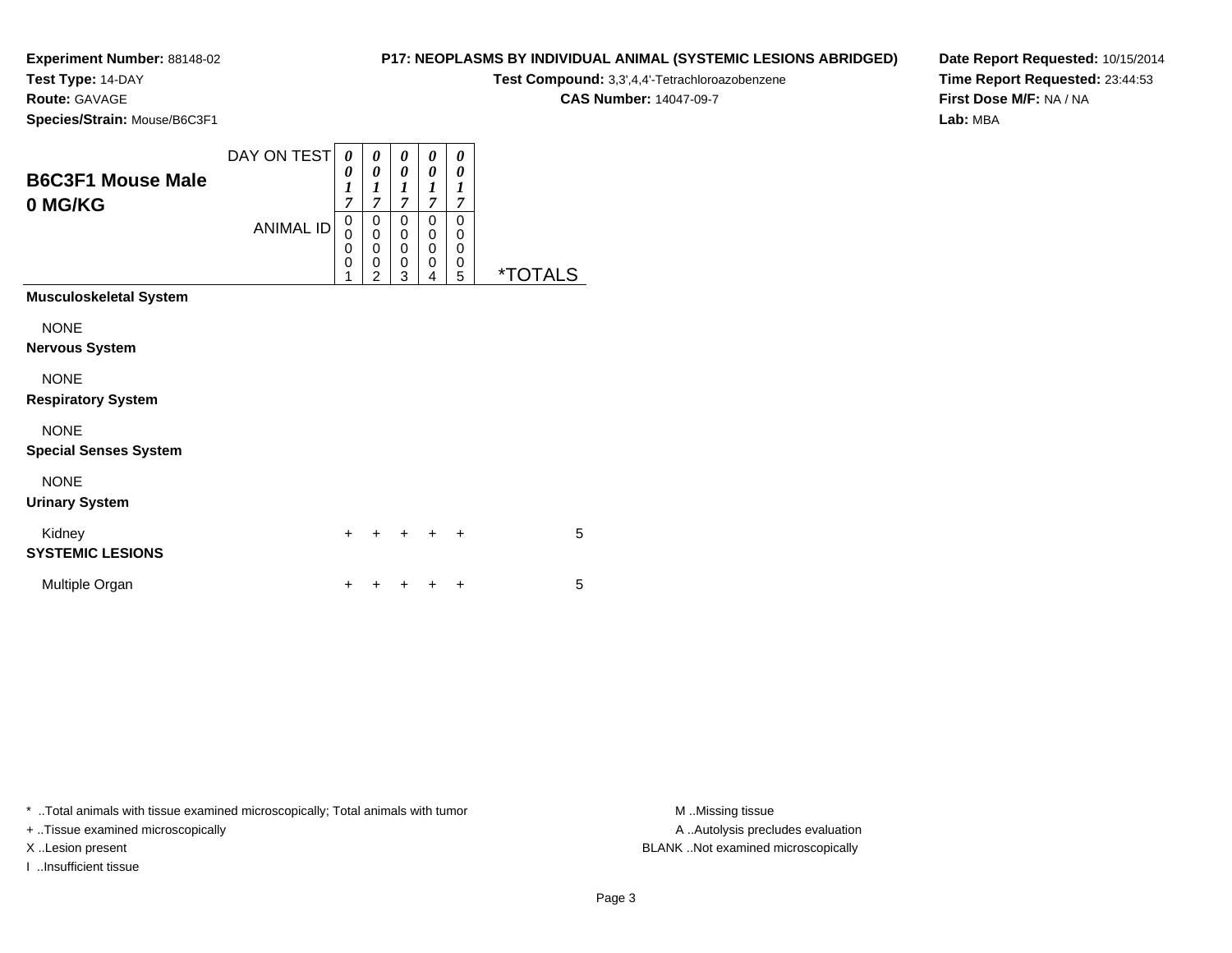| Experiment Number: 88148-02<br>Test Type: 14-DAY<br>Route: GAVAGE<br>Species/Strain: Mouse/B6C3F1                   |                  |                       | Test Compound: 3,3',4,4'-Tetrachloroazobenzene<br><b>CAS Number: 14047-09-7</b> | P17: NEOPLASMS BY INDIVIDUAL ANIMAL (SYSTEMIC LESIONS ABRIDGED) | Date Report Requested: 10/15/2014<br>Time Report Requested: 23:44:53<br>First Dose M/F: NA / NA<br>Lab: MBA |
|---------------------------------------------------------------------------------------------------------------------|------------------|-----------------------|---------------------------------------------------------------------------------|-----------------------------------------------------------------|-------------------------------------------------------------------------------------------------------------|
|                                                                                                                     | DAY ON TEST      |                       |                                                                                 |                                                                 |                                                                                                             |
| <b>B6C3F1 Mouse Male</b><br>1 MG/KG                                                                                 |                  |                       |                                                                                 |                                                                 |                                                                                                             |
|                                                                                                                     | <b>ANIMAL ID</b> |                       |                                                                                 |                                                                 |                                                                                                             |
|                                                                                                                     |                  | <i><b>*TOTALS</b></i> |                                                                                 |                                                                 |                                                                                                             |
| <b>Alimentary System</b>                                                                                            |                  |                       |                                                                                 |                                                                 |                                                                                                             |
| <b>NONE</b><br><b>Cardiovascular System</b>                                                                         |                  |                       |                                                                                 |                                                                 |                                                                                                             |
| <b>NONE</b><br><b>Endocrine System</b>                                                                              |                  |                       |                                                                                 |                                                                 |                                                                                                             |
| <b>NONE</b><br><b>General Body System</b>                                                                           |                  |                       |                                                                                 |                                                                 |                                                                                                             |
| <b>NONE</b><br><b>Genital System</b>                                                                                |                  |                       |                                                                                 |                                                                 |                                                                                                             |
| <b>NONE</b><br><b>Hematopoietic System</b>                                                                          |                  |                       |                                                                                 |                                                                 |                                                                                                             |
| <b>NONE</b><br><b>Integumentary System</b>                                                                          |                  |                       |                                                                                 |                                                                 |                                                                                                             |
| <b>NONE</b><br><b>Musculoskeletal System</b>                                                                        |                  |                       |                                                                                 |                                                                 |                                                                                                             |
| <b>NONE</b><br><b>Nervous System</b>                                                                                |                  |                       |                                                                                 |                                                                 |                                                                                                             |
| <b>NONE</b>                                                                                                         |                  |                       |                                                                                 |                                                                 |                                                                                                             |
| * Total animals with tissue examined microscopically; Total animals with tumor<br>+ Tissue examined microscopically |                  |                       |                                                                                 | M Missing tissue<br>A  Autolysis precludes evaluation           |                                                                                                             |

I ..Insufficient tissue

X ..Lesion present BLANK ..Not examined microscopically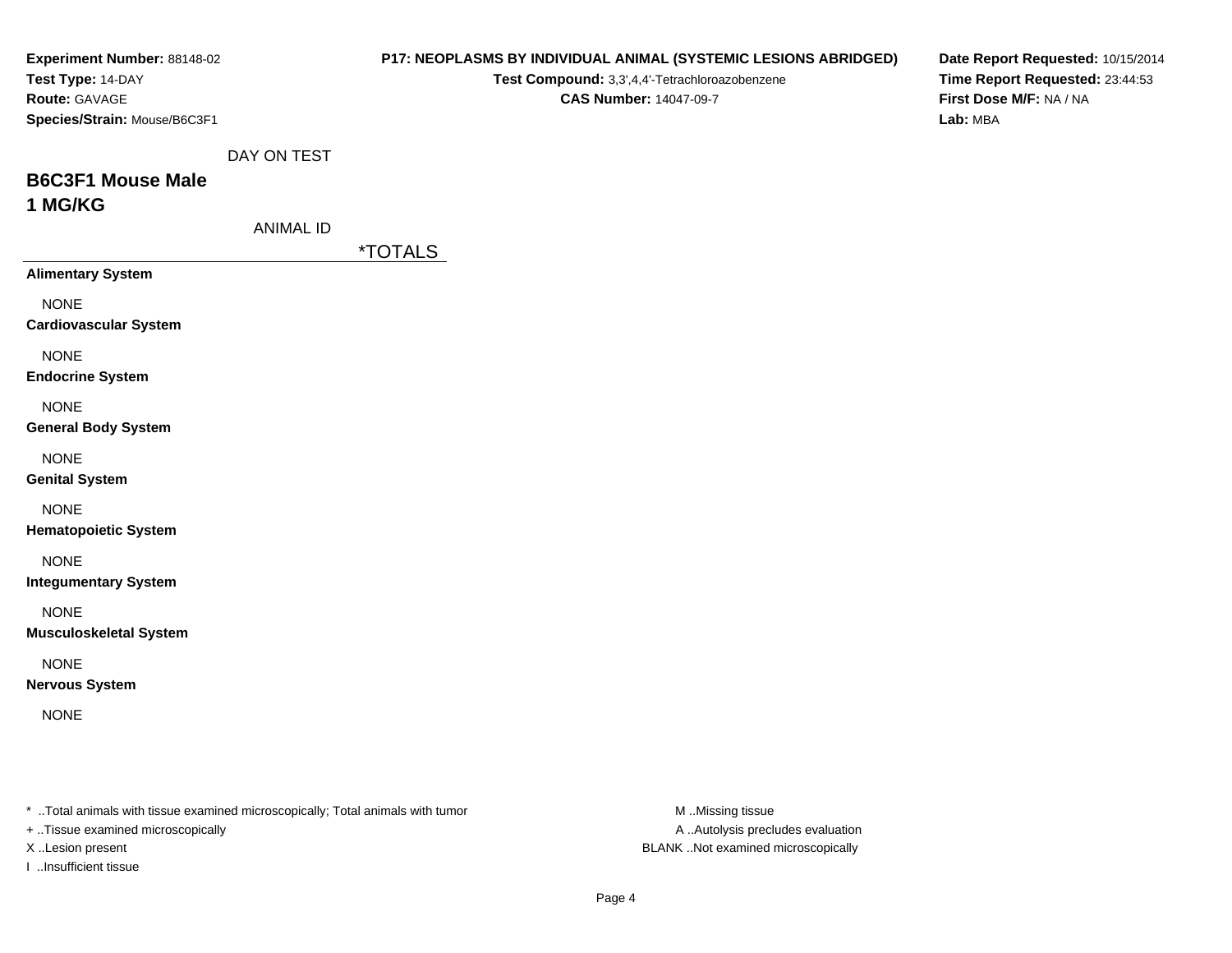| Experiment Number: 88148-02<br>Test Type: 14-DAY<br>Route: GAVAGE<br>Species/Strain: Mouse/B6C3F1 |                  | P17: NEOPLASMS BY INDIVIDUAL ANIMAL (SYSTEMIC LESIONS ABRIDGED)<br>Test Compound: 3,3',4,4'-Tetrachloroazobenzene<br><b>CAS Number: 14047-09-7</b> | Date Report Requested: 10/15/2014<br>Time Report Requested: 23:44:53<br>First Dose M/F: NA / NA<br>Lab: MBA |
|---------------------------------------------------------------------------------------------------|------------------|----------------------------------------------------------------------------------------------------------------------------------------------------|-------------------------------------------------------------------------------------------------------------|
|                                                                                                   | DAY ON TEST      |                                                                                                                                                    |                                                                                                             |
| <b>B6C3F1 Mouse Male</b><br>1 MG/KG                                                               |                  |                                                                                                                                                    |                                                                                                             |
|                                                                                                   | <b>ANIMAL ID</b> | <i><b>*TOTALS</b></i>                                                                                                                              |                                                                                                             |
| <b>Respiratory System</b>                                                                         |                  |                                                                                                                                                    |                                                                                                             |
| <b>NONE</b><br><b>Special Senses System</b>                                                       |                  |                                                                                                                                                    |                                                                                                             |
| <b>NONE</b><br><b>Urinary System</b>                                                              |                  |                                                                                                                                                    |                                                                                                             |
| <b>NONE</b><br><b>SYSTEMIC LESIONS</b>                                                            |                  |                                                                                                                                                    |                                                                                                             |
| Multiple Organ                                                                                    |                  | 0                                                                                                                                                  |                                                                                                             |

\* ..Total animals with tissue examined microscopically; Total animals with tumor M..Missing tissue M ..Missing tissue

+ ..Tissue examined microscopically

I ..Insufficient tissue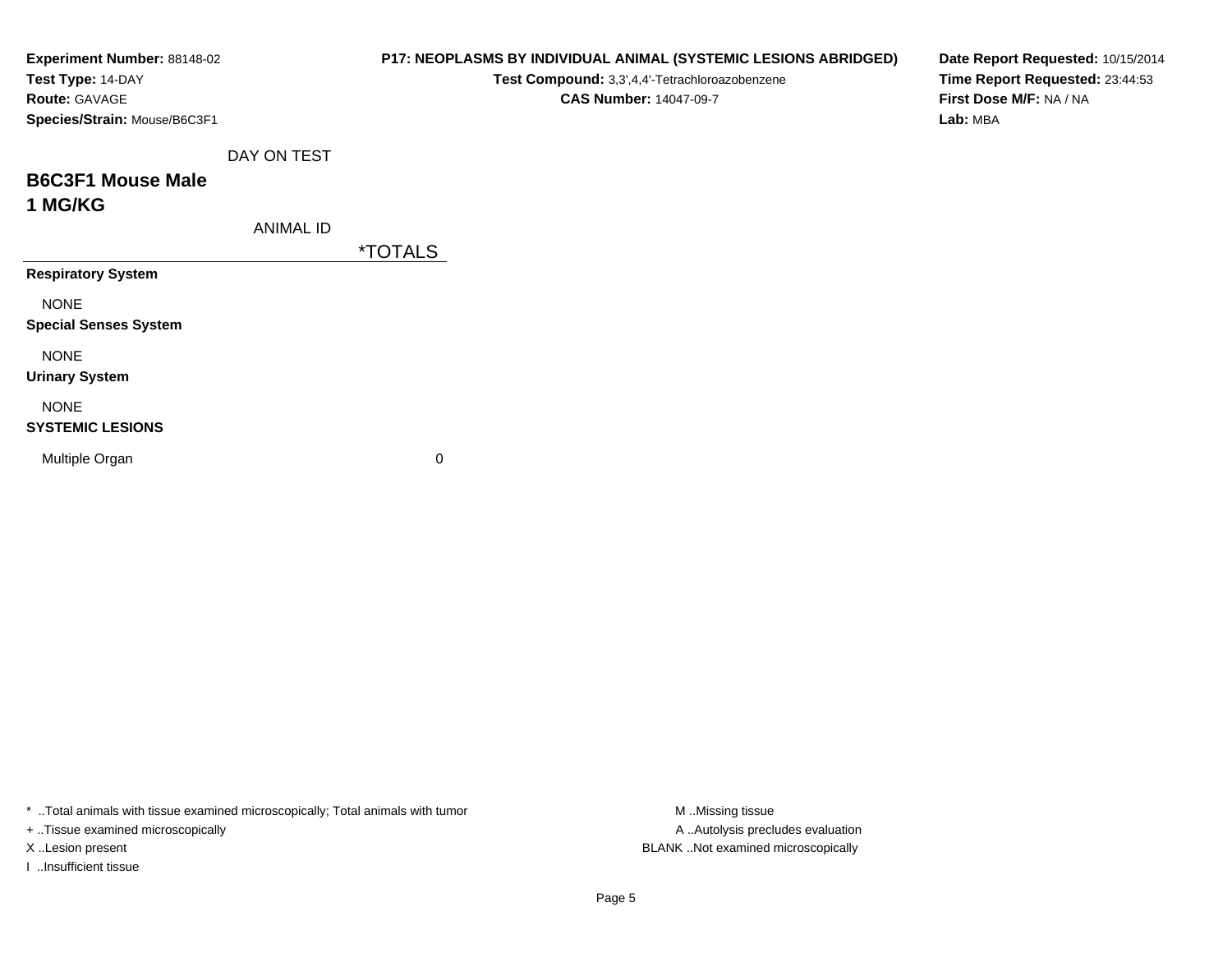| Experiment Number: 88148-02                                                    |                  |                       | P17: NEOPLASMS BY INDIVIDUAL ANIMAL (SYSTEMIC LESIONS ABRIDGED) | Date Report Requested: 10/15/2014 |
|--------------------------------------------------------------------------------|------------------|-----------------------|-----------------------------------------------------------------|-----------------------------------|
| Test Type: 14-DAY                                                              |                  |                       | Test Compound: 3,3',4,4'-Tetrachloroazobenzene                  | Time Report Requested: 23:44:53   |
| Route: GAVAGE                                                                  |                  |                       | <b>CAS Number: 14047-09-7</b>                                   | First Dose M/F: NA / NA           |
| Species/Strain: Mouse/B6C3F1                                                   |                  |                       |                                                                 | Lab: MBA                          |
|                                                                                | DAY ON TEST      |                       |                                                                 |                                   |
| <b>B6C3F1 Mouse Male</b>                                                       |                  |                       |                                                                 |                                   |
| <b>MG/KG</b><br>3.2                                                            |                  |                       |                                                                 |                                   |
|                                                                                | <b>ANIMAL ID</b> |                       |                                                                 |                                   |
|                                                                                |                  | <i><b>*TOTALS</b></i> |                                                                 |                                   |
| <b>Alimentary System</b>                                                       |                  |                       |                                                                 |                                   |
| <b>NONE</b>                                                                    |                  |                       |                                                                 |                                   |
| <b>Cardiovascular System</b>                                                   |                  |                       |                                                                 |                                   |
| <b>NONE</b>                                                                    |                  |                       |                                                                 |                                   |
| <b>Endocrine System</b>                                                        |                  |                       |                                                                 |                                   |
|                                                                                |                  |                       |                                                                 |                                   |
| <b>NONE</b><br><b>General Body System</b>                                      |                  |                       |                                                                 |                                   |
|                                                                                |                  |                       |                                                                 |                                   |
| <b>NONE</b>                                                                    |                  |                       |                                                                 |                                   |
| <b>Genital System</b>                                                          |                  |                       |                                                                 |                                   |
| <b>NONE</b>                                                                    |                  |                       |                                                                 |                                   |
| <b>Hematopoietic System</b>                                                    |                  |                       |                                                                 |                                   |
| <b>NONE</b>                                                                    |                  |                       |                                                                 |                                   |
| <b>Integumentary System</b>                                                    |                  |                       |                                                                 |                                   |
| <b>NONE</b>                                                                    |                  |                       |                                                                 |                                   |
| <b>Musculoskeletal System</b>                                                  |                  |                       |                                                                 |                                   |
| <b>NONE</b>                                                                    |                  |                       |                                                                 |                                   |
| <b>Nervous System</b>                                                          |                  |                       |                                                                 |                                   |
| <b>NONE</b>                                                                    |                  |                       |                                                                 |                                   |
|                                                                                |                  |                       |                                                                 |                                   |
|                                                                                |                  |                       |                                                                 |                                   |
|                                                                                |                  |                       |                                                                 |                                   |
| * Total animals with tissue examined microscopically; Total animals with tumor |                  |                       | M Missing tissue                                                |                                   |

+ ..Tissue examined microscopically

I ..Insufficient tissue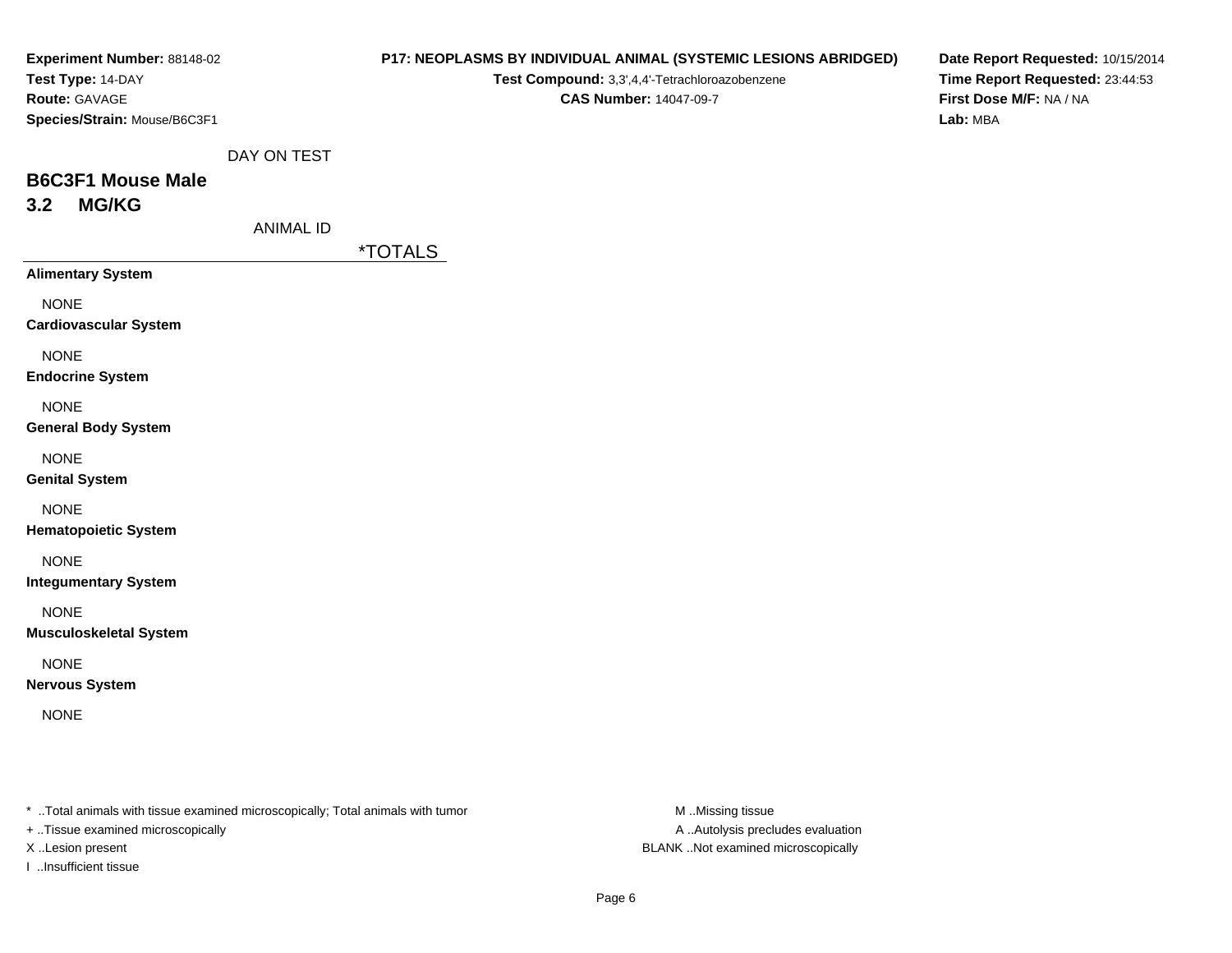| Experiment Number: 88148-02  |                  | P17: NEOPLASMS BY INDIVIDUAL ANIMAL (SYSTEMIC LESIONS ABRIDGED) | Date Report Requested: 10/15/2014 |
|------------------------------|------------------|-----------------------------------------------------------------|-----------------------------------|
| Test Type: 14-DAY            |                  | Test Compound: 3,3',4,4'-Tetrachloroazobenzene                  | Time Report Requested: 23:44:53   |
| Route: GAVAGE                |                  | <b>CAS Number: 14047-09-7</b>                                   | First Dose M/F: NA / NA           |
| Species/Strain: Mouse/B6C3F1 |                  |                                                                 | Lab: MBA                          |
|                              | DAY ON TEST      |                                                                 |                                   |
| <b>B6C3F1 Mouse Male</b>     |                  |                                                                 |                                   |
| <b>MG/KG</b><br>3.2          |                  |                                                                 |                                   |
|                              | <b>ANIMAL ID</b> |                                                                 |                                   |
|                              |                  | <i><b>*TOTALS</b></i>                                           |                                   |
| <b>Respiratory System</b>    |                  |                                                                 |                                   |
| <b>NONE</b>                  |                  |                                                                 |                                   |
| <b>Special Senses System</b> |                  |                                                                 |                                   |
| <b>NONE</b>                  |                  |                                                                 |                                   |
| <b>Urinary System</b>        |                  |                                                                 |                                   |
| <b>NONE</b>                  |                  |                                                                 |                                   |
| <b>SYSTEMIC LESIONS</b>      |                  |                                                                 |                                   |
| Multiple Organ               |                  | 0                                                               |                                   |
|                              |                  |                                                                 |                                   |
|                              |                  |                                                                 |                                   |

\* ..Total animals with tissue examined microscopically; Total animals with tumor M..Missing tissue M ..Missing tissue

+ ..Tissue examined microscopically

I ..Insufficient tissue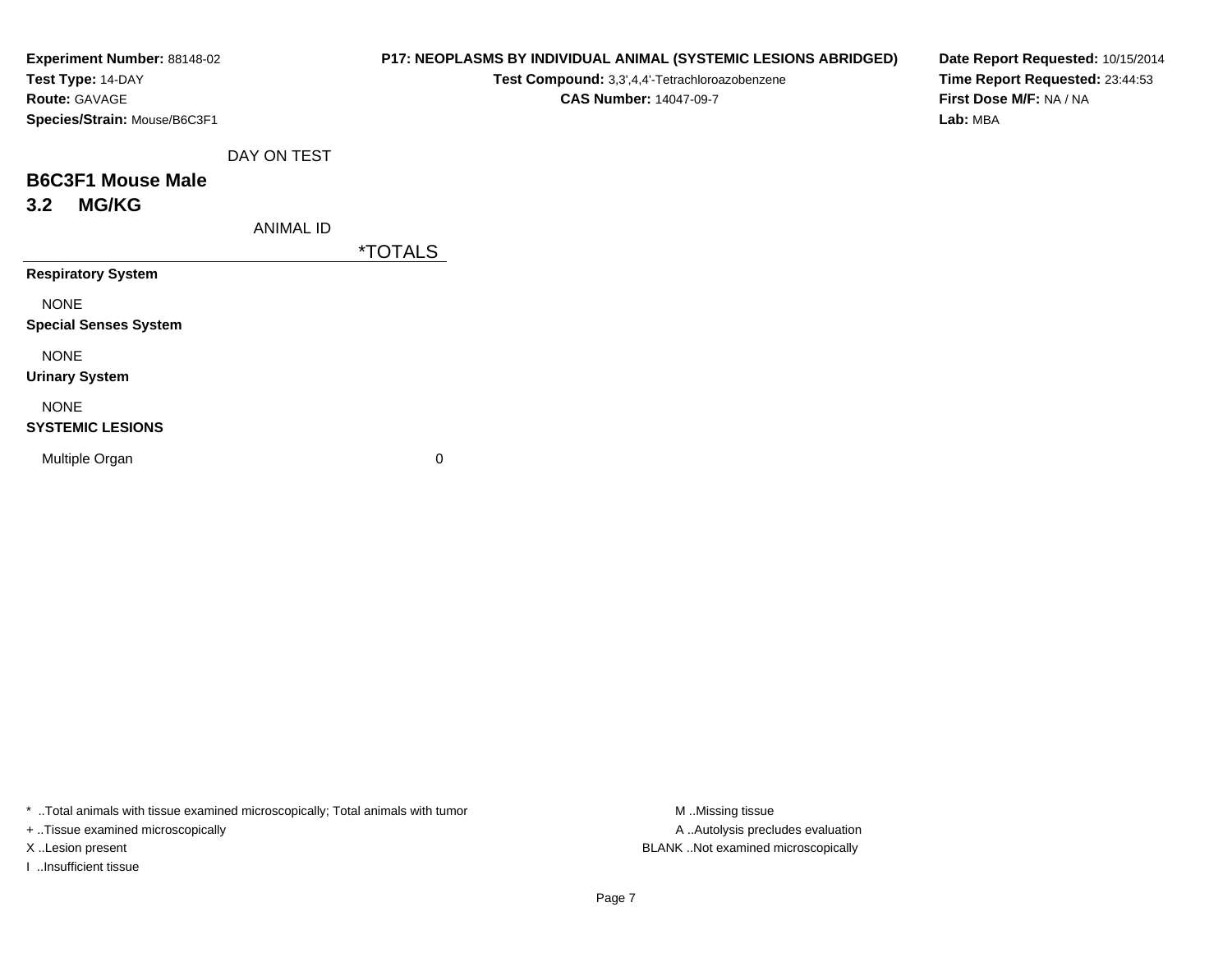| Experiment Number: 88148-02<br>Test Type: 14-DAY                                                                     |                  |                       | Test Compound: 3,3',4,4'-Tetrachloroazobenzene | P17: NEOPLASMS BY INDIVIDUAL ANIMAL (SYSTEMIC LESIONS ABRIDGED) | Date Report Requested: 10/15/2014<br>Time Report Requested: 23:44:53 |
|----------------------------------------------------------------------------------------------------------------------|------------------|-----------------------|------------------------------------------------|-----------------------------------------------------------------|----------------------------------------------------------------------|
| Route: GAVAGE<br>Species/Strain: Mouse/B6C3F1                                                                        |                  |                       | <b>CAS Number: 14047-09-7</b>                  |                                                                 | First Dose M/F: NA / NA<br>Lab: MBA                                  |
|                                                                                                                      | DAY ON TEST      |                       |                                                |                                                                 |                                                                      |
| <b>B6C3F1 Mouse Male</b>                                                                                             |                  |                       |                                                |                                                                 |                                                                      |
| 10 MG/KG                                                                                                             |                  |                       |                                                |                                                                 |                                                                      |
|                                                                                                                      | <b>ANIMAL ID</b> |                       |                                                |                                                                 |                                                                      |
| <b>Alimentary System</b>                                                                                             |                  | <i><b>*TOTALS</b></i> |                                                |                                                                 |                                                                      |
| <b>NONE</b><br><b>Cardiovascular System</b>                                                                          |                  |                       |                                                |                                                                 |                                                                      |
| <b>NONE</b><br><b>Endocrine System</b>                                                                               |                  |                       |                                                |                                                                 |                                                                      |
| <b>NONE</b><br><b>General Body System</b>                                                                            |                  |                       |                                                |                                                                 |                                                                      |
| <b>NONE</b><br><b>Genital System</b>                                                                                 |                  |                       |                                                |                                                                 |                                                                      |
| <b>NONE</b><br><b>Hematopoietic System</b>                                                                           |                  |                       |                                                |                                                                 |                                                                      |
| <b>NONE</b><br><b>Integumentary System</b>                                                                           |                  |                       |                                                |                                                                 |                                                                      |
| <b>NONE</b><br><b>Musculoskeletal System</b>                                                                         |                  |                       |                                                |                                                                 |                                                                      |
| <b>NONE</b><br><b>Nervous System</b>                                                                                 |                  |                       |                                                |                                                                 |                                                                      |
| <b>NONE</b>                                                                                                          |                  |                       |                                                |                                                                 |                                                                      |
| *  Total animals with tissue examined microscopically; Total animals with tumor<br>+ Tissue examined microscopically |                  |                       |                                                | M Missing tissue<br>A  Autolysis precludes evaluation           |                                                                      |

I ..Insufficient tissue

X ..Lesion present BLANK ..Not examined microscopically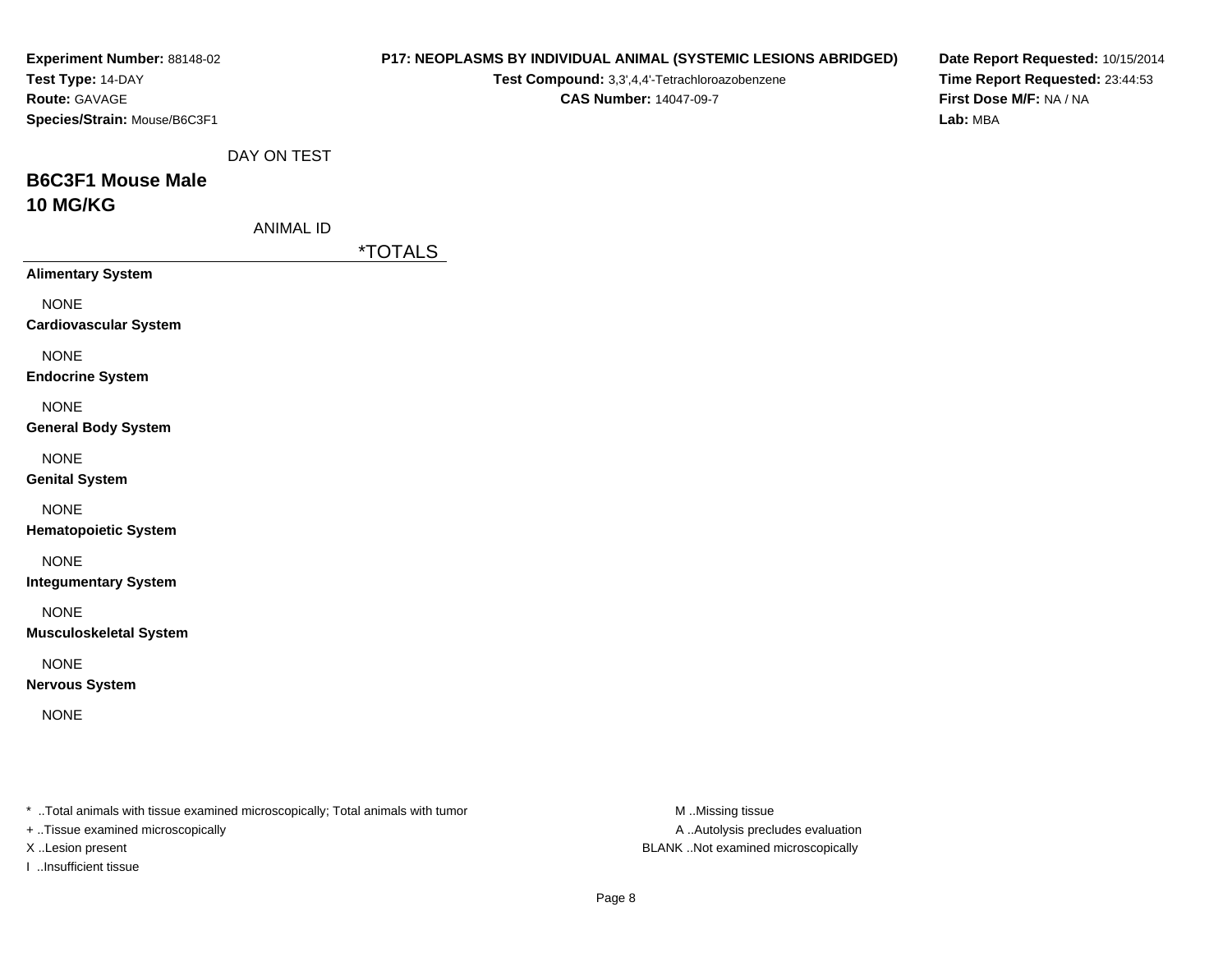| Experiment Number: 88148-02<br>Test Type: 14-DAY<br>Route: GAVAGE<br>Species/Strain: Mouse/B6C3F1 |                  | P17: NEOPLASMS BY INDIVIDUAL ANIMAL (SYSTEMIC LESIONS ABRIDGED)<br>Test Compound: 3,3',4,4'-Tetrachloroazobenzene<br><b>CAS Number: 14047-09-7</b> | Date Report Requested: 10/15/2014<br>Time Report Requested: 23:44:53<br>First Dose M/F: NA / NA<br>Lab: MBA |
|---------------------------------------------------------------------------------------------------|------------------|----------------------------------------------------------------------------------------------------------------------------------------------------|-------------------------------------------------------------------------------------------------------------|
|                                                                                                   | DAY ON TEST      |                                                                                                                                                    |                                                                                                             |
| <b>B6C3F1 Mouse Male</b><br><b>10 MG/KG</b>                                                       |                  |                                                                                                                                                    |                                                                                                             |
|                                                                                                   | <b>ANIMAL ID</b> |                                                                                                                                                    |                                                                                                             |
|                                                                                                   |                  | <i><b>*TOTALS</b></i>                                                                                                                              |                                                                                                             |
| <b>Respiratory System</b>                                                                         |                  |                                                                                                                                                    |                                                                                                             |
| <b>NONE</b><br><b>Special Senses System</b>                                                       |                  |                                                                                                                                                    |                                                                                                             |
| <b>NONE</b><br><b>Urinary System</b>                                                              |                  |                                                                                                                                                    |                                                                                                             |
| <b>NONE</b><br><b>SYSTEMIC LESIONS</b>                                                            |                  |                                                                                                                                                    |                                                                                                             |
| Multiple Organ                                                                                    |                  | 0                                                                                                                                                  |                                                                                                             |

\* ..Total animals with tissue examined microscopically; Total animals with tumor M..Missing tissue M

+ ..Tissue examined microscopically

I ..Insufficient tissue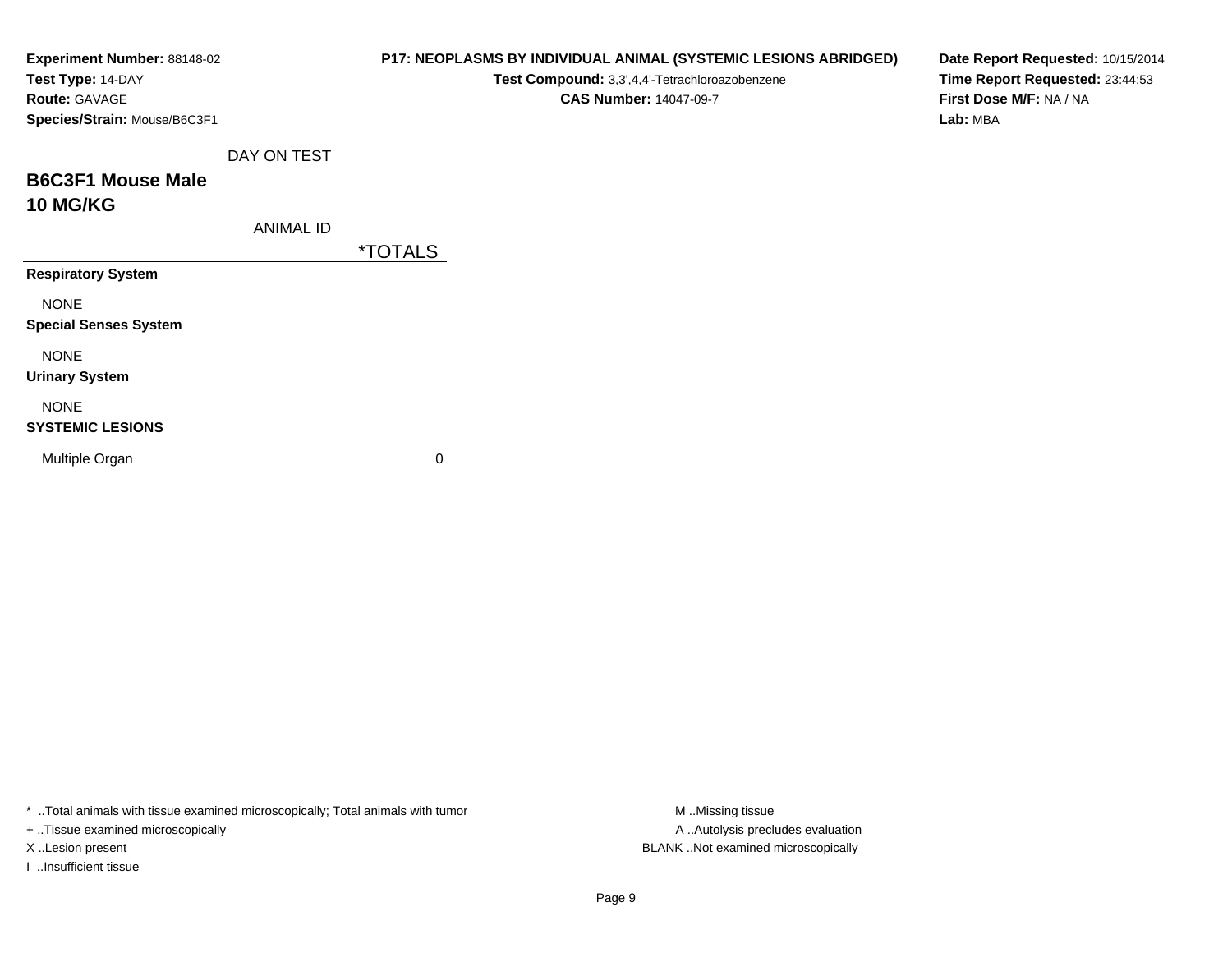**Test Type:** 14-DAY

**Route:** GAVAGE

**Species/Strain:** Mouse/B6C3F1

| <b>P17: NEOPLASMS BY INDIVIDUAL ANIMAL (SYSTEMIC LESIONS ABRIDGED)</b> |
|------------------------------------------------------------------------|
| Test Compound: 3,3',4,4'-Tetrachloroazobenzene                         |
| <b>CAS Number: 14047-09-7</b>                                          |

**Date Report Requested:** 10/15/2014**Time Report Requested:** 23:44:53**First Dose M/F:** NA / NA**Lab:** MBA

| <b>B6C3F1 Mouse Male</b><br>32 MG/KG                                                                                 | DAY ON TEST      | $\pmb{\theta}$<br>0<br>1<br>$\overline{7}$                | $\pmb{\theta}$<br>$\pmb{\theta}$<br>$\boldsymbol{l}$<br>$\overline{7}$ | $\pmb{\theta}$<br>$\pmb{\theta}$<br>1<br>$\boldsymbol{7}$ | $\pmb{\theta}$<br>$\pmb{\theta}$<br>$\boldsymbol{l}$<br>$\boldsymbol{7}$ | $\pmb{\theta}$<br>0<br>$\boldsymbol{l}$<br>$\overline{7}$ |                       |                                                       |
|----------------------------------------------------------------------------------------------------------------------|------------------|-----------------------------------------------------------|------------------------------------------------------------------------|-----------------------------------------------------------|--------------------------------------------------------------------------|-----------------------------------------------------------|-----------------------|-------------------------------------------------------|
|                                                                                                                      | <b>ANIMAL ID</b> | $\,0\,$<br>$\pmb{0}$<br>0<br>$\overline{\mathbf{c}}$<br>1 | $\pmb{0}$<br>$\pmb{0}$<br>$\,0\,$<br>$\frac{2}{2}$                     | $\mathsf 0$<br>$\mathbf 0$<br>$\,0\,$<br>$\frac{2}{3}$    | $\pmb{0}$<br>$\mathbf 0$<br>$\mathbf 0$<br>$\frac{2}{4}$                 | $\pmb{0}$<br>0<br>0<br>$\frac{2}{5}$                      | <i><b>*TOTALS</b></i> |                                                       |
| <b>Alimentary System</b>                                                                                             |                  |                                                           |                                                                        |                                                           |                                                                          |                                                           |                       |                                                       |
| <b>NONE</b><br><b>Cardiovascular System</b>                                                                          |                  |                                                           |                                                                        |                                                           |                                                                          |                                                           |                       |                                                       |
| <b>NONE</b><br><b>Endocrine System</b>                                                                               |                  |                                                           |                                                                        |                                                           |                                                                          |                                                           |                       |                                                       |
| <b>NONE</b><br><b>General Body System</b>                                                                            |                  |                                                           |                                                                        |                                                           |                                                                          |                                                           |                       |                                                       |
| <b>NONE</b><br><b>Genital System</b>                                                                                 |                  |                                                           |                                                                        |                                                           |                                                                          |                                                           |                       |                                                       |
| <b>NONE</b><br><b>Hematopoietic System</b>                                                                           |                  |                                                           |                                                                        |                                                           |                                                                          |                                                           |                       |                                                       |
| Spleen<br><b>Integumentary System</b>                                                                                |                  |                                                           |                                                                        |                                                           | $+$ $+$ $+$                                                              |                                                           | 5                     |                                                       |
| <b>NONE</b><br><b>Musculoskeletal System</b>                                                                         |                  |                                                           |                                                                        |                                                           |                                                                          |                                                           |                       |                                                       |
| <b>NONE</b><br><b>Nervous System</b>                                                                                 |                  |                                                           |                                                                        |                                                           |                                                                          |                                                           |                       |                                                       |
| <b>NONE</b>                                                                                                          |                  |                                                           |                                                                        |                                                           |                                                                          |                                                           |                       |                                                       |
| *  Total animals with tissue examined microscopically; Total animals with tumor<br>+ Tissue examined microscopically |                  |                                                           |                                                                        |                                                           |                                                                          |                                                           |                       | M Missing tissue<br>A  Autolysis precludes evaluation |
| X Lesion present<br>I Insufficient tissue                                                                            |                  |                                                           |                                                                        |                                                           |                                                                          |                                                           |                       | BLANK Not examined microscopically                    |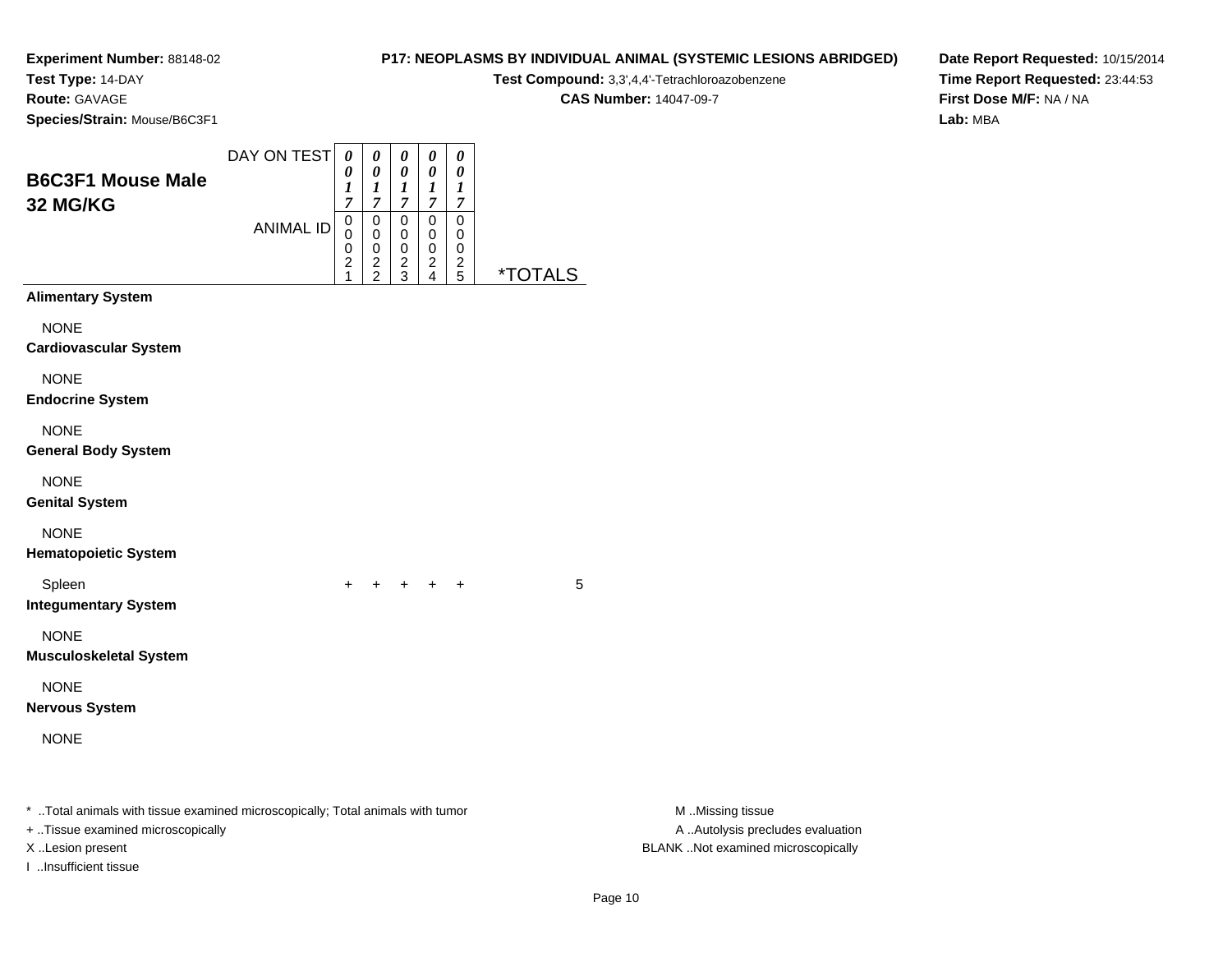**Test Type:** 14-DAY

**Route:** GAVAGE

**Species/Strain:** Mouse/B6C3F1

| <b>P17: NEOPLASMS BY INDIVIDUAL ANIMAL (SYSTEMIC LESIONS ABRIDGED)</b> |
|------------------------------------------------------------------------|
| $T = 100$ and $T = 100$ and $T = 100$                                  |

**Test Compound:** 3,3',4,4'-Tetrachloroazobenzene

**CAS Number:** 14047-09-7

**Date Report Requested:** 10/15/2014**Time Report Requested:** 23:44:53**First Dose M/F:** NA / NA**Lab:** MBA

| <b>B6C3F1 Mouse Male</b><br>32 MG/KG        | DAY ON TEST      | 0<br>0<br>1<br>7                   | 0<br>0<br>1<br>$\overline{7}$                             | 0<br>0<br>7                                            | 0<br>$\boldsymbol{\theta}$<br>1<br>7            | 0<br>0<br>1<br>7                   |                       |
|---------------------------------------------|------------------|------------------------------------|-----------------------------------------------------------|--------------------------------------------------------|-------------------------------------------------|------------------------------------|-----------------------|
|                                             | <b>ANIMAL ID</b> | 0<br>0<br>0<br>$\overline{c}$<br>1 | 0<br>$\mathbf 0$<br>0<br>$\overline{c}$<br>$\overline{2}$ | $\mathbf 0$<br>0<br>$\mathbf 0$<br>$\overline{c}$<br>3 | 0<br>0<br>0<br>$\overline{c}$<br>$\overline{4}$ | 0<br>0<br>0<br>$\overline{c}$<br>5 | <i><b>*TOTALS</b></i> |
| <b>Respiratory System</b>                   |                  |                                    |                                                           |                                                        |                                                 |                                    |                       |
| <b>NONE</b><br><b>Special Senses System</b> |                  |                                    |                                                           |                                                        |                                                 |                                    |                       |
| <b>NONE</b><br><b>Urinary System</b>        |                  |                                    |                                                           |                                                        |                                                 |                                    |                       |
| <b>NONE</b><br><b>SYSTEMIC LESIONS</b>      |                  |                                    |                                                           |                                                        |                                                 |                                    |                       |
| Multiple Organ                              |                  | +                                  |                                                           |                                                        |                                                 | $\div$                             | 5                     |

\* ..Total animals with tissue examined microscopically; Total animals with tumor **M** . Missing tissue M ..Missing tissue

+ ..Tissue examined microscopically

I ..Insufficient tissue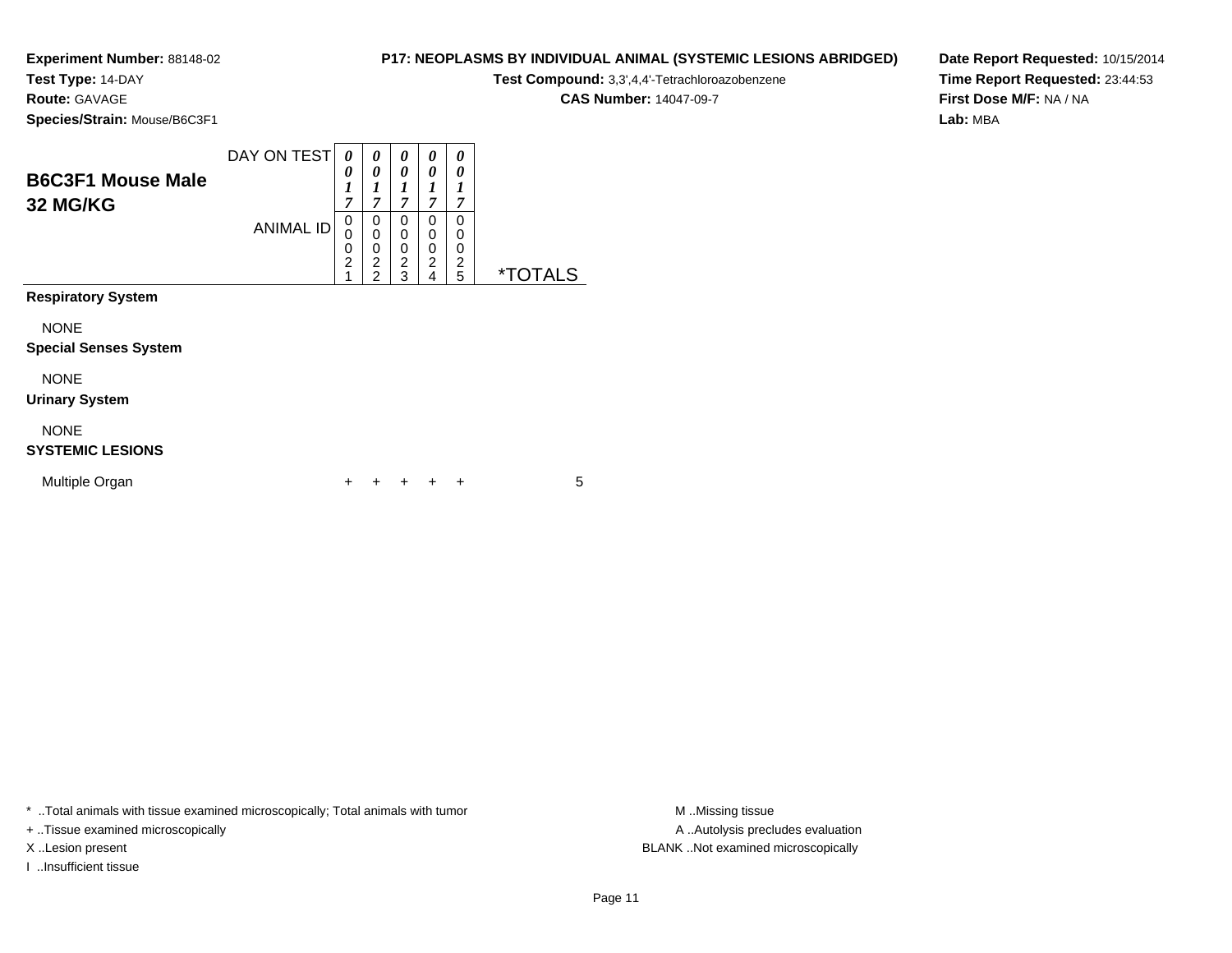**Test Type:** 14-DAY

**Route:** GAVAGE

**Species/Strain:** Mouse/B6C3F1

#### **P17: NEOPLASMS BY INDIVIDUAL ANIMAL (SYSTEMIC LESIONS ABRIDGED)**

**Test Compound:** 3,3',4,4'-Tetrachloroazobenzene

**CAS Number:** 14047-09-7

**Date Report Requested:** 10/15/2014**Time Report Requested:** 23:44:53**First Dose M/F:** NA / NA**Lab:** MBA

| <b>B6C3F1 Mouse Male</b><br><b>MG/KG</b><br>100    | DAY ON TEST      | 0<br>0<br>1<br>$\overline{7}$              | 0<br>$\boldsymbol{\theta}$<br>1<br>$\overline{7}$           | 0<br>0<br>1<br>$\overline{7}$                         | 0<br>0<br>1<br>$\overline{7}$                | $\boldsymbol{\theta}$<br>$\boldsymbol{\theta}$<br>$\boldsymbol{l}$<br>$\boldsymbol{7}$ |                       |
|----------------------------------------------------|------------------|--------------------------------------------|-------------------------------------------------------------|-------------------------------------------------------|----------------------------------------------|----------------------------------------------------------------------------------------|-----------------------|
|                                                    | <b>ANIMAL ID</b> | $\pmb{0}$<br>0<br>0<br>$\overline{c}$<br>6 | $\mathbf 0$<br>0<br>0<br>$\boldsymbol{2}$<br>$\overline{7}$ | $\mathbf 0$<br>0<br>0<br>$\overline{\mathbf{c}}$<br>8 | $\mathbf 0$<br>0<br>0<br>$\overline{c}$<br>9 | $\mathbf 0$<br>0<br>0<br>3<br>$\Omega$                                                 | <i><b>*TOTALS</b></i> |
| <b>Alimentary System</b>                           |                  |                                            |                                                             |                                                       |                                              |                                                                                        |                       |
| Gallbladder                                        |                  | +                                          | $\ddot{}$                                                   | $\ddot{}$                                             | $\ddot{}$                                    | $\ddot{}$                                                                              | 5                     |
| Liver                                              |                  | $+$                                        | $+$                                                         | $+$                                                   | $\ddot{}$                                    | $\ddot{}$                                                                              | 5                     |
| Stomach, Forestomach                               |                  | $+$                                        | $+$                                                         | $+$ $-$                                               | $+$                                          | $\ddot{}$                                                                              | 5                     |
| Stomach, Glandular<br><b>Cardiovascular System</b> |                  | $\ddot{}$                                  | $\ddot{}$                                                   | $\ddot{}$                                             | $\ddot{}$                                    | $\ddot{}$                                                                              | 5                     |
| <b>NONE</b><br><b>Endocrine System</b>             |                  |                                            |                                                             |                                                       |                                              |                                                                                        |                       |
| <b>NONE</b><br><b>General Body System</b>          |                  |                                            |                                                             |                                                       |                                              |                                                                                        |                       |
| <b>NONE</b><br><b>Genital System</b>               |                  |                                            |                                                             |                                                       |                                              |                                                                                        |                       |
| <b>NONE</b><br><b>Hematopoietic System</b>         |                  |                                            |                                                             |                                                       |                                              |                                                                                        |                       |
| Lymph Node, Mesenteric                             |                  | +                                          | $\ddot{}$                                                   | $\ddot{}$                                             | +                                            | $\ddot{}$                                                                              | 5                     |
| Spleen                                             |                  | +                                          | $\ddot{}$                                                   | $+$                                                   | $\ddot{}$                                    | $\ddot{}$                                                                              | 5                     |
| Thymus<br><b>Integumentary System</b>              |                  | +                                          | ÷                                                           | ÷                                                     | $\ddot{}$                                    | $\ddot{}$                                                                              | 5                     |
| <b>NONE</b>                                        |                  |                                            |                                                             |                                                       |                                              |                                                                                        |                       |

\* ..Total animals with tissue examined microscopically; Total animals with tumor **M** . Missing tissue M ..Missing tissue

+ ..Tissue examined microscopically

I ..Insufficient tissue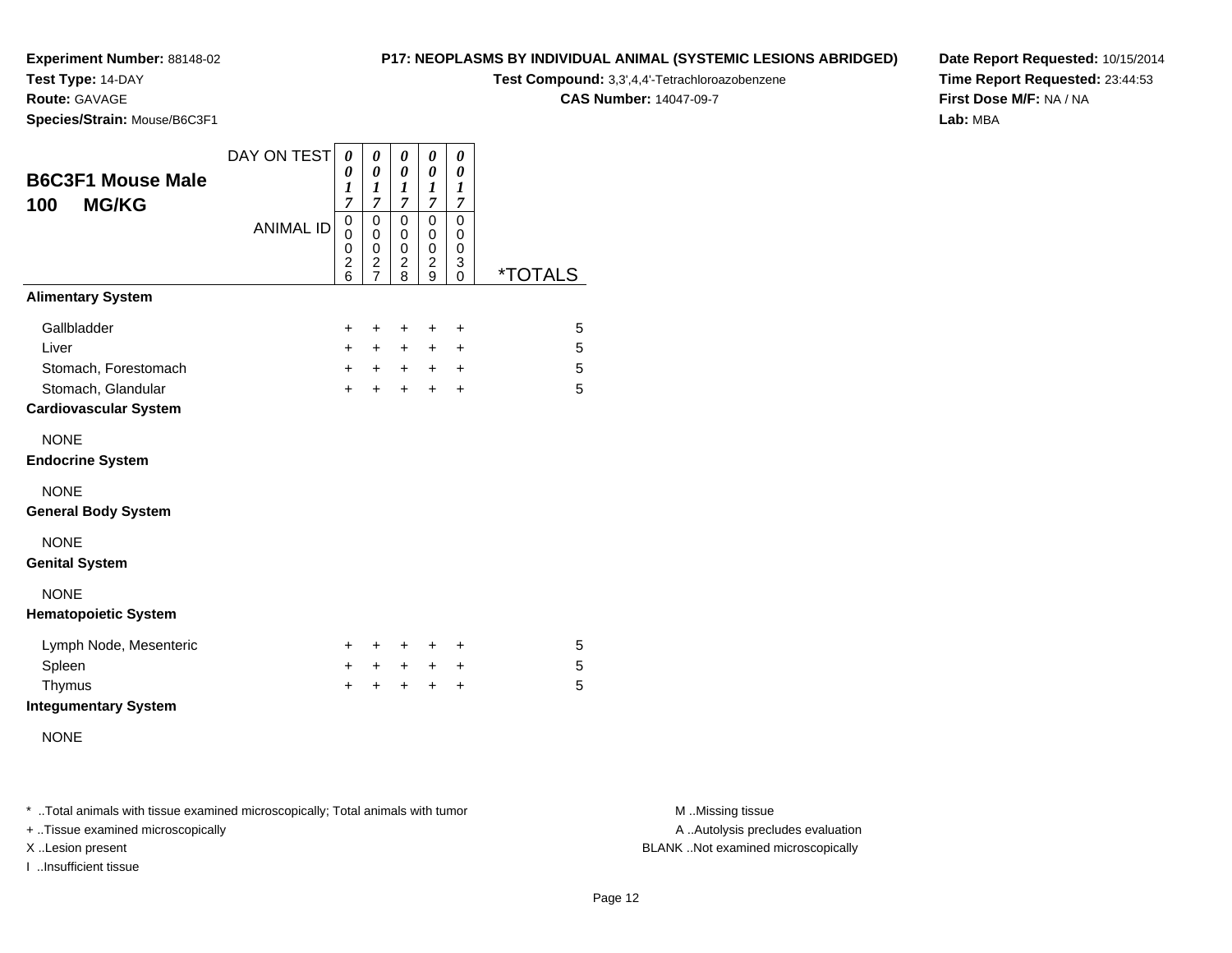**Test Type:** 14-DAY

**Route:** GAVAGE

**Species/Strain:** Mouse/B6C3F1

# **P17: NEOPLASMS BY INDIVIDUAL ANIMAL (SYSTEMIC LESIONS ABRIDGED)**

**Test Compound:** 3,3',4,4'-Tetrachloroazobenzene

**CAS Number:** 14047-09-7

**Date Report Requested:** 10/15/2014**Time Report Requested:** 23:44:53**First Dose M/F:** NA / NA**Lab:** MBA

| <b>B6C3F1 Mouse Male</b><br><b>MG/KG</b><br>100 | DAY ON TEST<br><b>ANIMAL ID</b> | $\boldsymbol{\theta}$<br>0<br>$\boldsymbol{l}$<br>$\overline{7}$<br>$\pmb{0}$<br>0<br>0<br>$\frac{2}{6}$ | 0<br>$\boldsymbol{\theta}$<br>$\boldsymbol{l}$<br>7<br>0<br>$\pmb{0}$<br>$\pmb{0}$<br>$\frac{2}{7}$ | 0<br>$\boldsymbol{\theta}$<br>1<br>7<br>0<br>0<br>$\pmb{0}$<br>$\frac{2}{8}$ | 0<br>0<br>1<br>7<br>$\mathbf 0$<br>0<br>$\pmb{0}$<br>$\frac{2}{9}$ | 0<br>0<br>1<br>$\overline{7}$<br>$\mathbf 0$<br>$\boldsymbol{0}$<br>0<br>$\begin{matrix} 3 \\ 0 \end{matrix}$ | <i><b>*TOTALS</b></i>        |  |
|-------------------------------------------------|---------------------------------|----------------------------------------------------------------------------------------------------------|-----------------------------------------------------------------------------------------------------|------------------------------------------------------------------------------|--------------------------------------------------------------------|---------------------------------------------------------------------------------------------------------------|------------------------------|--|
| <b>Musculoskeletal System</b>                   |                                 |                                                                                                          |                                                                                                     |                                                                              |                                                                    |                                                                                                               |                              |  |
| <b>NONE</b><br><b>Nervous System</b>            |                                 |                                                                                                          |                                                                                                     |                                                                              |                                                                    |                                                                                                               |                              |  |
| <b>NONE</b><br><b>Respiratory System</b>        |                                 |                                                                                                          |                                                                                                     |                                                                              |                                                                    |                                                                                                               |                              |  |
| <b>NONE</b><br><b>Special Senses System</b>     |                                 |                                                                                                          |                                                                                                     |                                                                              |                                                                    |                                                                                                               |                              |  |
| <b>NONE</b><br><b>Urinary System</b>            |                                 |                                                                                                          |                                                                                                     |                                                                              |                                                                    |                                                                                                               |                              |  |
| Kidney<br><b>SYSTEMIC LESIONS</b>               |                                 | $\ddot{}$                                                                                                |                                                                                                     | $\ddot{}$                                                                    | $+$                                                                | $\overline{+}$                                                                                                | 5                            |  |
| Multiple Organ                                  |                                 | +                                                                                                        |                                                                                                     |                                                                              |                                                                    | ÷                                                                                                             | 5<br>*** END OF MALE DATA*** |  |

\* ..Total animals with tissue examined microscopically; Total animals with tumor **M** . Missing tissue M ..Missing tissue

+ ..Tissue examined microscopically

I ..Insufficient tissue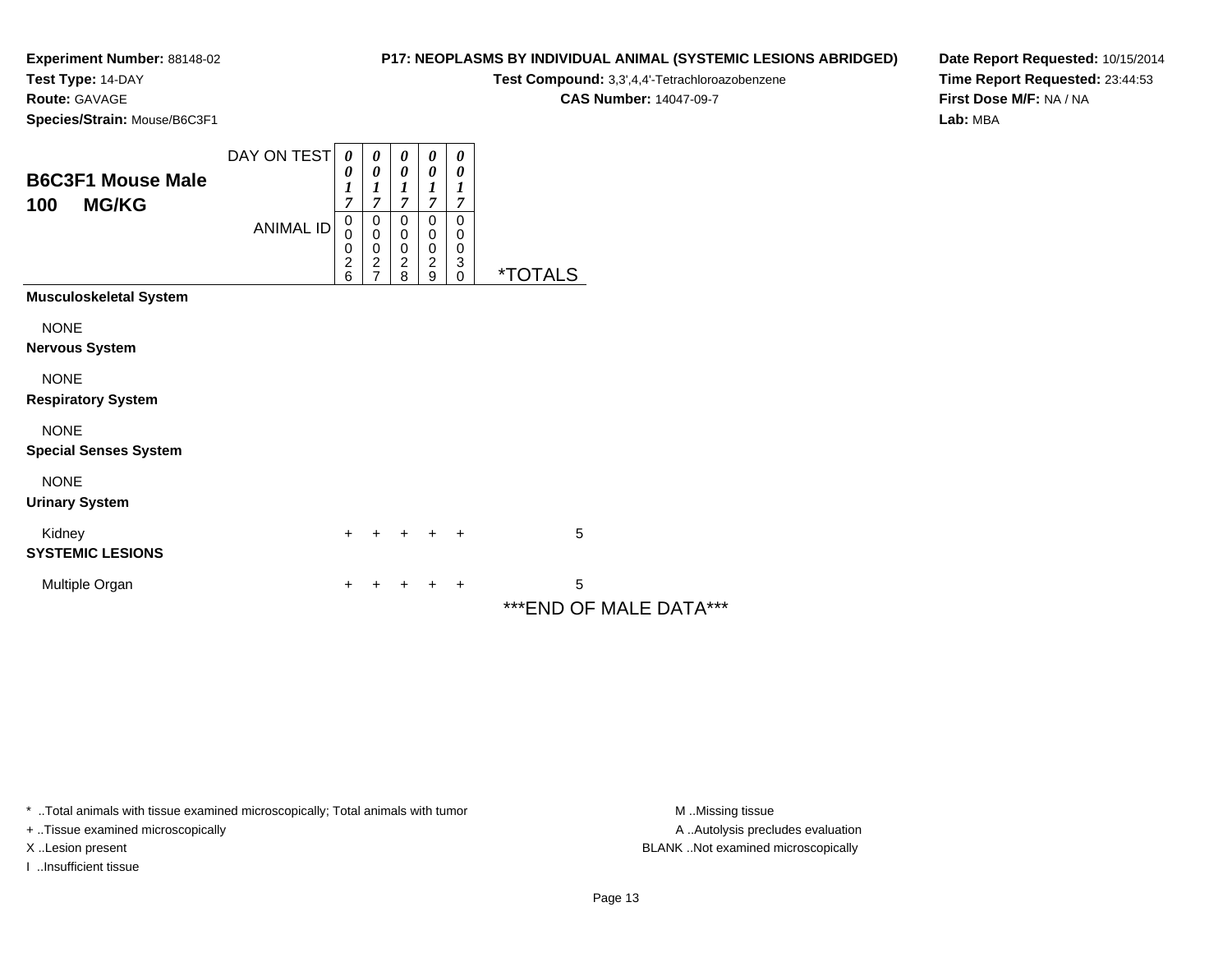# **Test Type:** 14-DAY

**Route:** GAVAGE

**Species/Strain:** Mouse/B6C3F1

# **P17: NEOPLASMS BY INDIVIDUAL ANIMAL (SYSTEMIC LESIONS ABRIDGED)**

**Test Compound:** 3,3',4,4'-Tetrachloroazobenzene

**CAS Number:** 14047-09-7

**Date Report Requested:** 10/15/2014**Time Report Requested:** 23:44:53**First Dose M/F:** NA / NA**Lab:** MBA

|                                                                    | DAY ON TEST      | 0                                          | 0                                                           | 0                                  | 0                                       | 0                                     |                       |
|--------------------------------------------------------------------|------------------|--------------------------------------------|-------------------------------------------------------------|------------------------------------|-----------------------------------------|---------------------------------------|-----------------------|
| <b>B6C3F1 Mouse Female</b><br>0 MG/KG                              |                  | 0<br>$\boldsymbol{l}$<br>7                 | $\boldsymbol{\theta}$<br>$\boldsymbol{l}$<br>$\overline{7}$ | 0<br>1<br>$\overline{7}$           | 0<br>$\boldsymbol{l}$<br>$\overline{7}$ | $\pmb{\theta}$<br>1<br>$\overline{7}$ |                       |
|                                                                    | <b>ANIMAL ID</b> | 0<br>0<br>0<br>3<br>1                      | $\mathbf 0$<br>0<br>0<br>$\frac{3}{2}$                      | 0<br>0<br>0<br>3<br>3              | $\mathbf 0$<br>0<br>0<br>3<br>4         | $\mathbf 0$<br>0<br>0<br>3<br>5       | <i><b>*TOTALS</b></i> |
| <b>Alimentary System</b>                                           |                  |                                            |                                                             |                                    |                                         |                                       |                       |
| Gallbladder<br>Liver<br>Stomach, Forestomach<br>Stomach, Glandular |                  | $\ddot{}$<br>$\ddot{}$<br>$+$<br>$\ddot{}$ | +<br>$+$<br>$+$<br>+                                        | +<br>$\ddot{}$<br>$+$<br>$\ddot{}$ | +<br>+<br>$\pm$<br>$\ddot{}$            | +<br>+<br>$\ddot{}$<br>$\ddot{}$      | 5<br>5<br>5<br>5      |
| <b>Cardiovascular System</b>                                       |                  |                                            |                                                             |                                    |                                         |                                       |                       |
| <b>NONE</b><br><b>Endocrine System</b>                             |                  |                                            |                                                             |                                    |                                         |                                       |                       |
| <b>NONE</b><br><b>General Body System</b>                          |                  |                                            |                                                             |                                    |                                         |                                       |                       |
| <b>NONE</b><br><b>Genital System</b>                               |                  |                                            |                                                             |                                    |                                         |                                       |                       |
| <b>NONE</b><br><b>Hematopoietic System</b>                         |                  |                                            |                                                             |                                    |                                         |                                       |                       |
| Lymph Node, Mesenteric                                             |                  | +                                          | +                                                           | +                                  | +                                       | +                                     | 5                     |
| Spleen<br>Thymus<br><b>Integumentary System</b>                    |                  | $\pm$<br>+                                 | $\pm$<br>+                                                  | $\ddot{}$<br>+                     | +<br>$\ddot{}$                          | +<br>+                                | 5<br>5                |
| <b>NONE</b>                                                        |                  |                                            |                                                             |                                    |                                         |                                       |                       |

\* ..Total animals with tissue examined microscopically; Total animals with tumor **M** . Missing tissue M ..Missing tissue

+ ..Tissue examined microscopically

I ..Insufficient tissue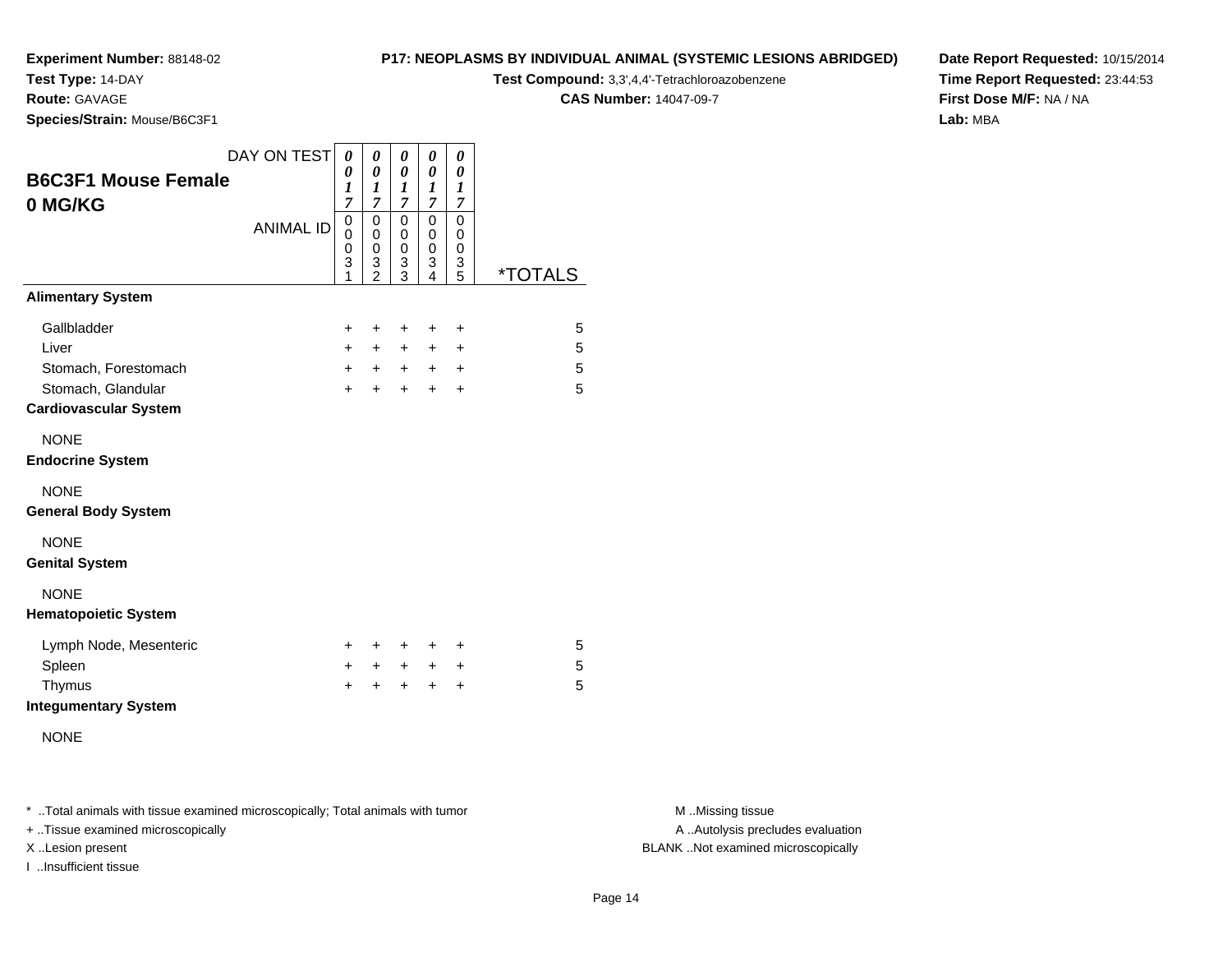**Test Type:** 14-DAY

**Route:** GAVAGE

**Species/Strain:** Mouse/B6C3F1

# **P17: NEOPLASMS BY INDIVIDUAL ANIMAL (SYSTEMIC LESIONS ABRIDGED)**

**Test Compound:** 3,3',4,4'-Tetrachloroazobenzene

**CAS Number:** 14047-09-7

**Date Report Requested:** 10/15/2014**Time Report Requested:** 23:44:53**First Dose M/F:** NA / NA**Lab:** MBA

| <b>B6C3F1 Mouse Female</b><br>0 MG/KG | DAY ON TEST<br><b>ANIMAL ID</b> | 0<br>0<br>$\boldsymbol{l}$<br>$\overline{7}$<br>0<br>0<br>0<br>3<br>1 | 0<br>0<br>$\boldsymbol{l}$<br>7<br>0<br>0<br>$\boldsymbol{0}$<br>3<br>$\mathfrak{p}$ | 0<br>$\boldsymbol{\theta}$<br>1<br>$\overline{7}$<br>0<br>$\mathbf 0$<br>$\pmb{0}$<br>$\overline{3}$<br>3 | 0<br>0<br>1<br>$\overline{\tau}$<br>0<br>0<br>0<br>3<br>4 | 0<br>0<br>1<br>$\overline{7}$<br>0<br>0<br>0<br>$\frac{3}{5}$ | *TOTALS |
|---------------------------------------|---------------------------------|-----------------------------------------------------------------------|--------------------------------------------------------------------------------------|-----------------------------------------------------------------------------------------------------------|-----------------------------------------------------------|---------------------------------------------------------------|---------|
| <b>Musculoskeletal System</b>         |                                 |                                                                       |                                                                                      |                                                                                                           |                                                           |                                                               |         |
| <b>NONE</b>                           |                                 |                                                                       |                                                                                      |                                                                                                           |                                                           |                                                               |         |
| <b>Nervous System</b>                 |                                 |                                                                       |                                                                                      |                                                                                                           |                                                           |                                                               |         |
| <b>NONE</b>                           |                                 |                                                                       |                                                                                      |                                                                                                           |                                                           |                                                               |         |
| <b>Respiratory System</b>             |                                 |                                                                       |                                                                                      |                                                                                                           |                                                           |                                                               |         |
| <b>NONE</b>                           |                                 |                                                                       |                                                                                      |                                                                                                           |                                                           |                                                               |         |
| <b>Special Senses System</b>          |                                 |                                                                       |                                                                                      |                                                                                                           |                                                           |                                                               |         |
| <b>NONE</b>                           |                                 |                                                                       |                                                                                      |                                                                                                           |                                                           |                                                               |         |
| <b>Urinary System</b>                 |                                 |                                                                       |                                                                                      |                                                                                                           |                                                           |                                                               |         |
| Kidney<br><b>SYSTEMIC LESIONS</b>     |                                 | $\ddot{}$                                                             | +                                                                                    | +                                                                                                         | +                                                         | ÷                                                             | 5       |
| Multiple Organ                        |                                 | +                                                                     |                                                                                      |                                                                                                           |                                                           | +                                                             | 5       |

\* ..Total animals with tissue examined microscopically; Total animals with tumor **M** . Missing tissue M ..Missing tissue

+ ..Tissue examined microscopically

I ..Insufficient tissue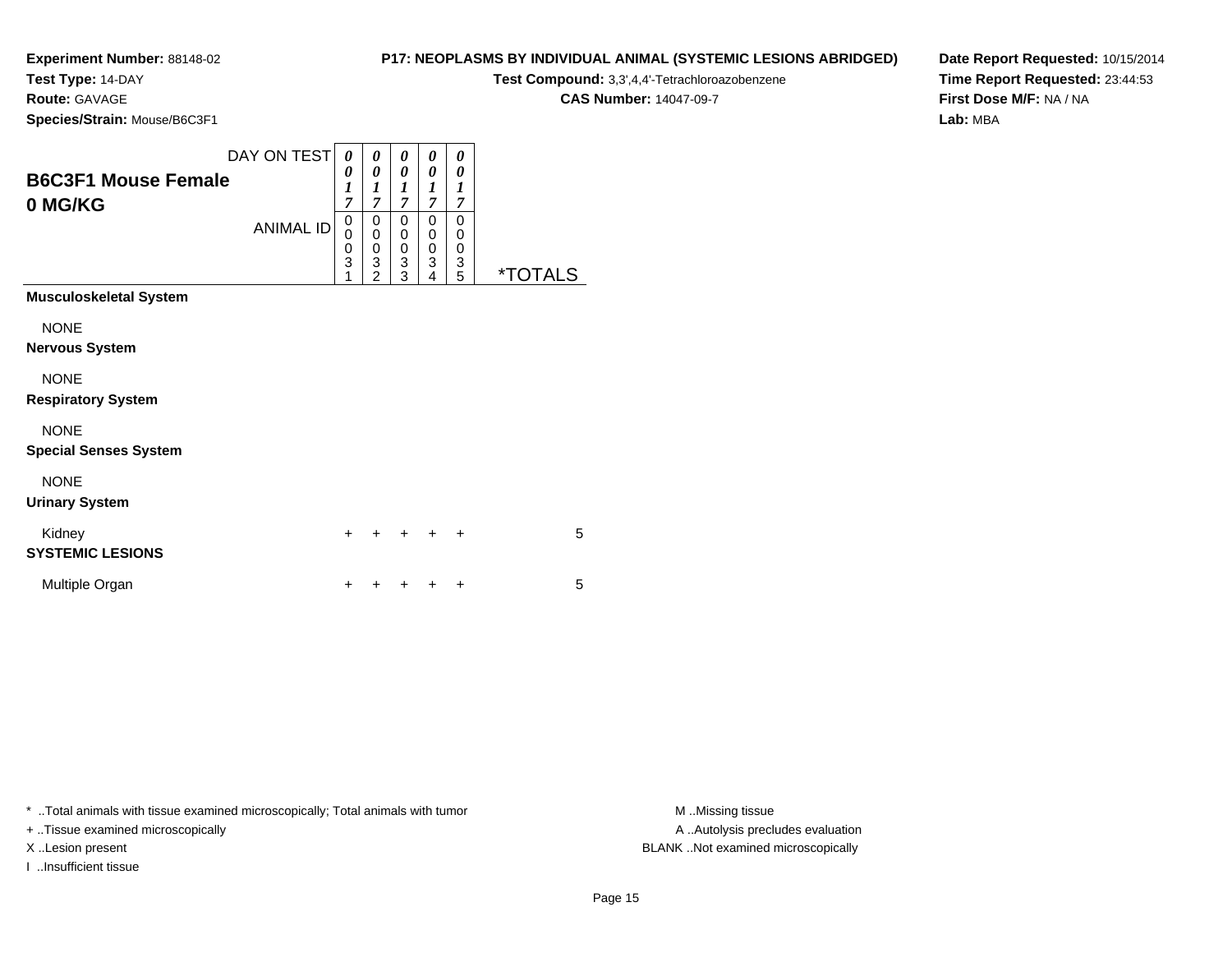| <b>Experiment Number: 88148-02</b><br>Test Type: 14-DAY<br>Route: GAVAGE<br>Species/Strain: Mouse/B6C3F1 |                                                                                | Test Compound: 3,3',4,4'-Tetrachloroazobenzene<br><b>CAS Number: 14047-09-7</b> | <b>P17: NEOPLASMS BY INDIVIDUAL ANIMAL (SYSTEMIC LESIONS ABRIDGED)</b> | Date Report Requested: 10/15/2014<br>Time Report Requested: 23:44:53<br>First Dose M/F: NA / NA<br>Lab: MBA |
|----------------------------------------------------------------------------------------------------------|--------------------------------------------------------------------------------|---------------------------------------------------------------------------------|------------------------------------------------------------------------|-------------------------------------------------------------------------------------------------------------|
|                                                                                                          | DAY ON TEST                                                                    |                                                                                 |                                                                        |                                                                                                             |
| <b>B6C3F1 Mouse Female</b><br>1 MG/KG                                                                    |                                                                                |                                                                                 |                                                                        |                                                                                                             |
|                                                                                                          | <b>ANIMAL ID</b><br><i><b>*TOTALS</b></i>                                      |                                                                                 |                                                                        |                                                                                                             |
| <b>Alimentary System</b>                                                                                 |                                                                                |                                                                                 |                                                                        |                                                                                                             |
| <b>NONE</b><br><b>Cardiovascular System</b>                                                              |                                                                                |                                                                                 |                                                                        |                                                                                                             |
| <b>NONE</b><br><b>Endocrine System</b>                                                                   |                                                                                |                                                                                 |                                                                        |                                                                                                             |
| <b>NONE</b><br><b>General Body System</b>                                                                |                                                                                |                                                                                 |                                                                        |                                                                                                             |
| <b>NONE</b><br><b>Genital System</b>                                                                     |                                                                                |                                                                                 |                                                                        |                                                                                                             |
| <b>NONE</b><br><b>Hematopoietic System</b>                                                               |                                                                                |                                                                                 |                                                                        |                                                                                                             |
| <b>NONE</b><br><b>Integumentary System</b>                                                               |                                                                                |                                                                                 |                                                                        |                                                                                                             |
| <b>NONE</b><br><b>Musculoskeletal System</b>                                                             |                                                                                |                                                                                 |                                                                        |                                                                                                             |
| <b>NONE</b><br><b>Nervous System</b>                                                                     |                                                                                |                                                                                 |                                                                        |                                                                                                             |
| <b>NONE</b>                                                                                              |                                                                                |                                                                                 |                                                                        |                                                                                                             |
|                                                                                                          | * Total animals with tissue examined microscopically; Total animals with tumor |                                                                                 | M Missing tissue                                                       |                                                                                                             |
| + Tissue examined microscopically                                                                        |                                                                                |                                                                                 | A  Autolysis precludes evaluation                                      |                                                                                                             |

X ..Lesion present BLANK ..Not examined microscopically

I ..Insufficient tissue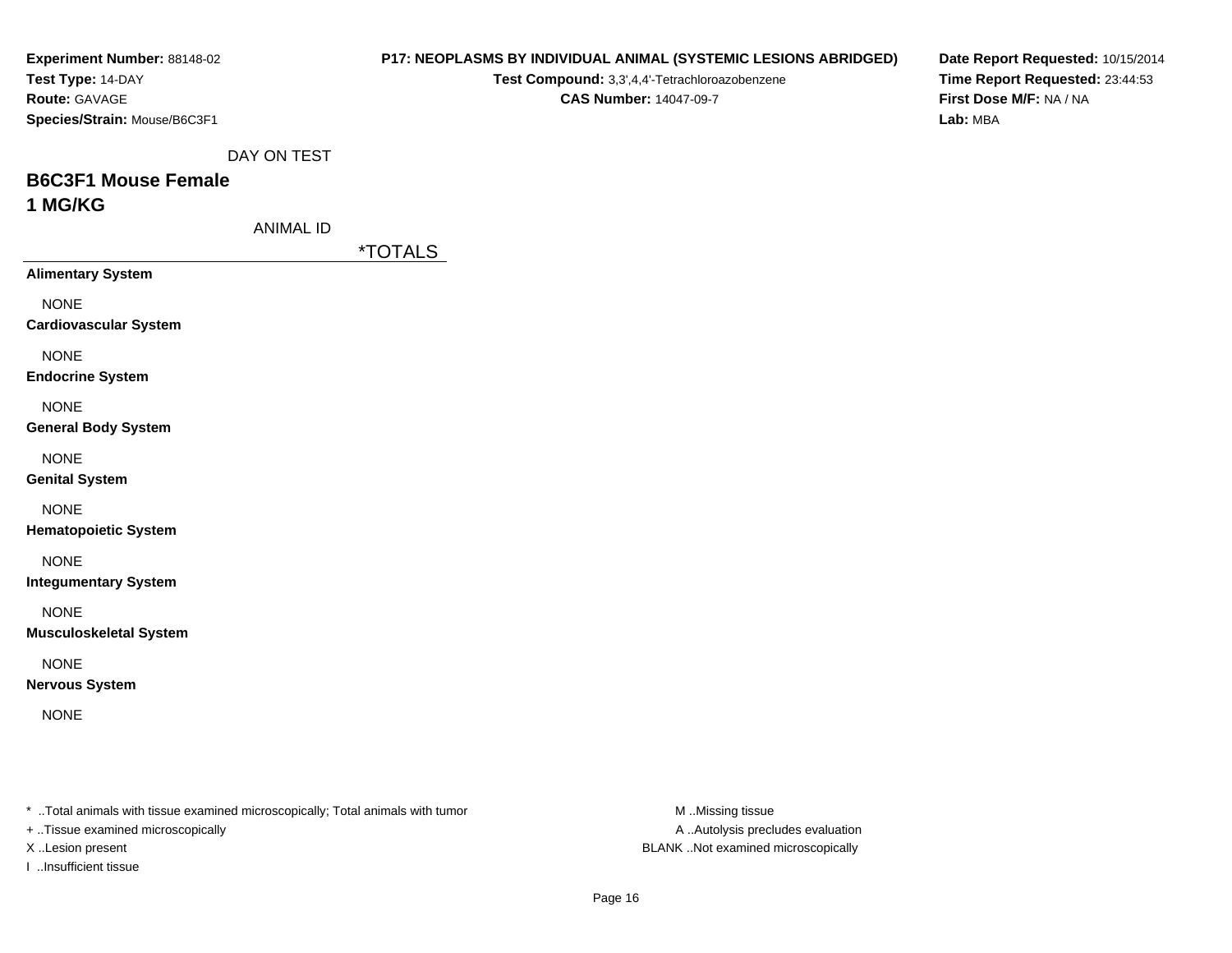| Experiment Number: 88148-02  |                  |                       | P17: NEOPLASMS BY INDIVIDUAL ANIMAL (SYSTEMIC LESIONS ABRIDGED) |          | Date Report Requested: 10/15/2014 |  |
|------------------------------|------------------|-----------------------|-----------------------------------------------------------------|----------|-----------------------------------|--|
| Test Type: 14-DAY            |                  |                       | Test Compound: 3,3',4,4'-Tetrachloroazobenzene                  |          | Time Report Requested: 23:44:53   |  |
| Route: GAVAGE                |                  |                       | <b>CAS Number: 14047-09-7</b>                                   |          | First Dose M/F: NA / NA           |  |
| Species/Strain: Mouse/B6C3F1 |                  |                       |                                                                 | Lab: MBA |                                   |  |
|                              | DAY ON TEST      |                       |                                                                 |          |                                   |  |
| <b>B6C3F1 Mouse Female</b>   |                  |                       |                                                                 |          |                                   |  |
| 1 MG/KG                      |                  |                       |                                                                 |          |                                   |  |
|                              | <b>ANIMAL ID</b> |                       |                                                                 |          |                                   |  |
|                              |                  | <i><b>*TOTALS</b></i> |                                                                 |          |                                   |  |
| <b>Respiratory System</b>    |                  |                       |                                                                 |          |                                   |  |
| <b>NONE</b>                  |                  |                       |                                                                 |          |                                   |  |
| <b>Special Senses System</b> |                  |                       |                                                                 |          |                                   |  |
| <b>NONE</b>                  |                  |                       |                                                                 |          |                                   |  |
| <b>Urinary System</b>        |                  |                       |                                                                 |          |                                   |  |
| <b>NONE</b>                  |                  |                       |                                                                 |          |                                   |  |
| <b>SYSTEMIC LESIONS</b>      |                  |                       |                                                                 |          |                                   |  |
| Multiple Organ               |                  | 0                     |                                                                 |          |                                   |  |
|                              |                  |                       |                                                                 |          |                                   |  |
|                              |                  |                       |                                                                 |          |                                   |  |

\* ..Total animals with tissue examined microscopically; Total animals with tumor M..Missing tissue M ..Missing tissue

+ ..Tissue examined microscopically

I ..Insufficient tissue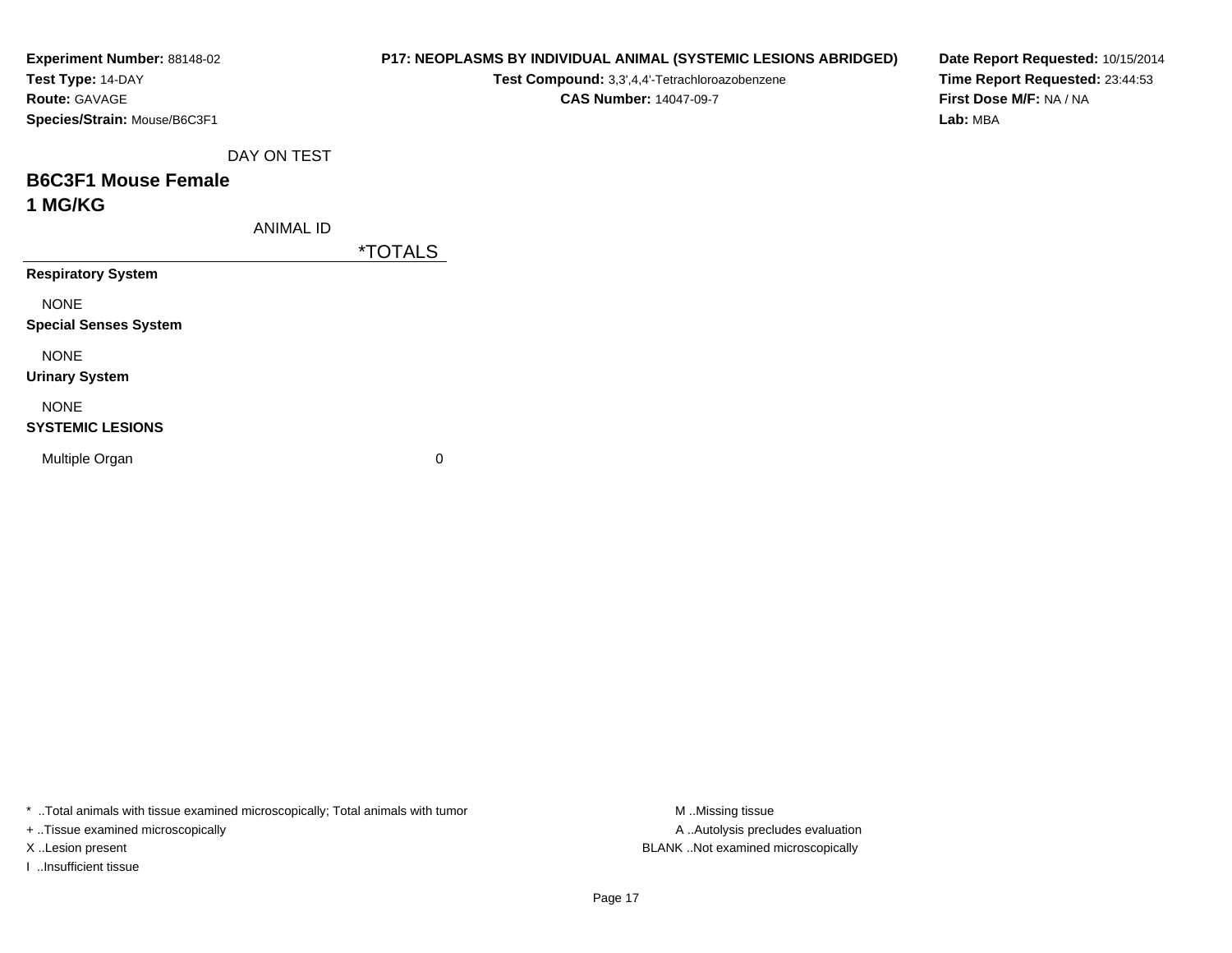| Experiment Number: 88148-02  |
|------------------------------|
| <b>Test Type: 14-DAY</b>     |
| <b>Route: GAVAGE</b>         |
| Species/Strain: Mouse/B6C3F1 |

# **P17: NEOPLASMS BY INDIVIDUAL ANIMAL (SYSTEMIC LESIONS ABRIDGED)**

**Test Compound:** 3,3',4,4'-Tetrachloroazobenzene**CAS Number:** 14047-09-7

**Date Report Requested:** 10/15/2014**Time Report Requested:** 23:44:53**First Dose M/F:** NA / NA**Lab:** MBA

DAY ON TEST

# **B6C3F1 Mouse Female3.2 MG/KG**

ANIMAL ID

\*TOTALS

**Alimentary System**

NONE

**Cardiovascular System**

NONE

**Endocrine System**

NONE

**General Body System**

NONE

**Genital System**

NONE

**Hematopoietic System**

NONE

**Integumentary System**

NONE

**Musculoskeletal System**

NONE

**Nervous System**

NONE

\* ..Total animals with tissue examined microscopically; Total animals with tumor **M** ..Missing tissue M ..Missing tissue

+ ..Tissue examined microscopically

I ..Insufficient tissue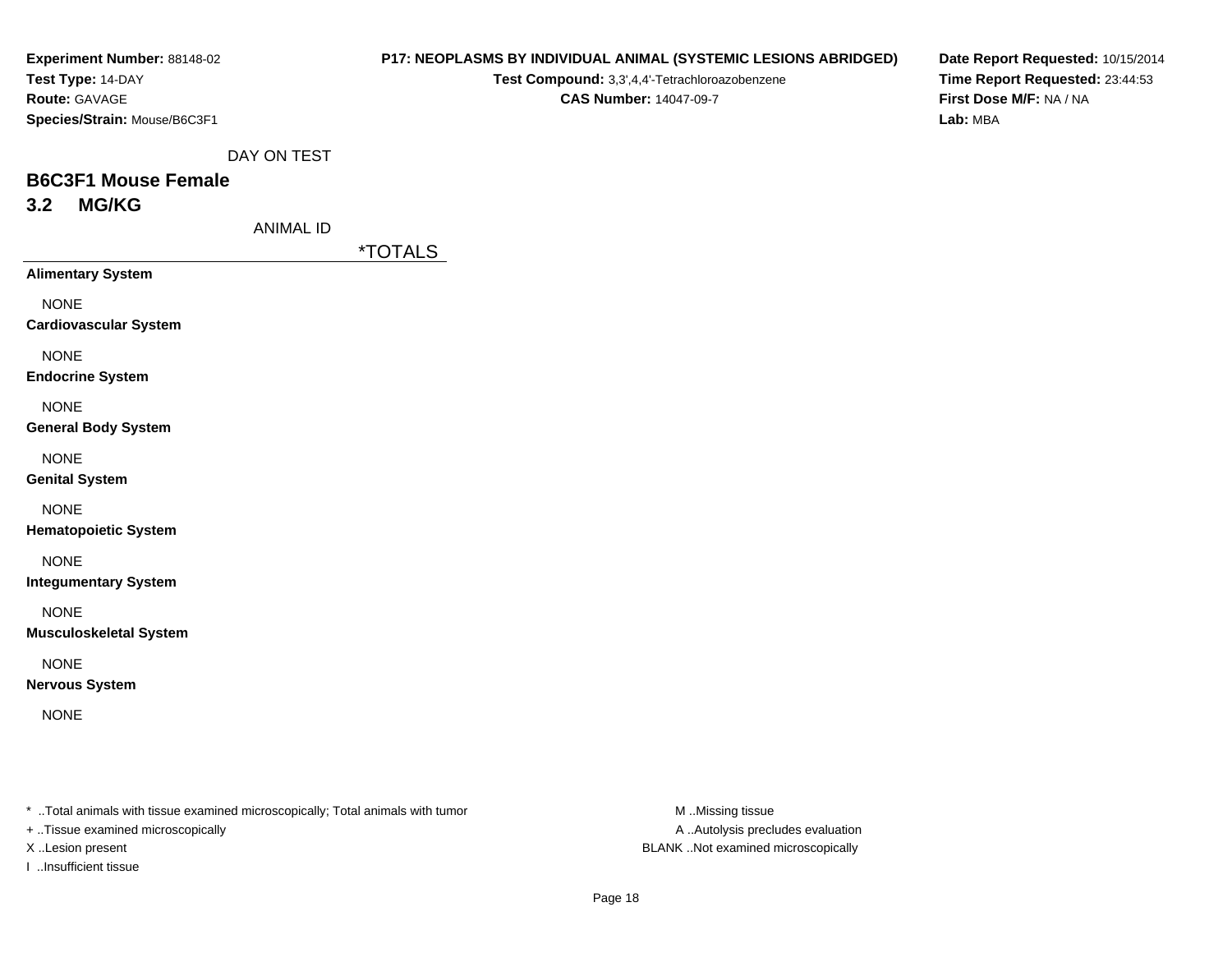| Experiment Number: 88148-02  |
|------------------------------|
| Test Type: 14-DAY            |
| <b>Route:</b> GAVAGE         |
| Species/Strain: Mouse/B6C3F1 |

#### **P17: NEOPLASMS BY INDIVIDUAL ANIMAL (SYSTEMIC LESIONS ABRIDGED)**

**Test Compound:** 3,3',4,4'-Tetrachloroazobenzene

**CAS Number:** 14047-09-7

**Date Report Requested:** 10/15/2014**Time Report Requested:** 23:44:53**First Dose M/F:** NA / NA**Lab:** MBA

DAY ON TEST

# **B6C3F1 Mouse Female3.2 MG/KG**

ANIMAL ID

\*TOTALS

**Respiratory System**

NONE

**Special Senses System**

NONE

**Urinary System**

NONE

#### **SYSTEMIC LESIONS**

Multiple Organ

 $\mathbf n$  0

\* ..Total animals with tissue examined microscopically; Total animals with tumor **M** ...Missing tissue M ...Missing tissue

+ ..Tissue examined microscopically

I ..Insufficient tissue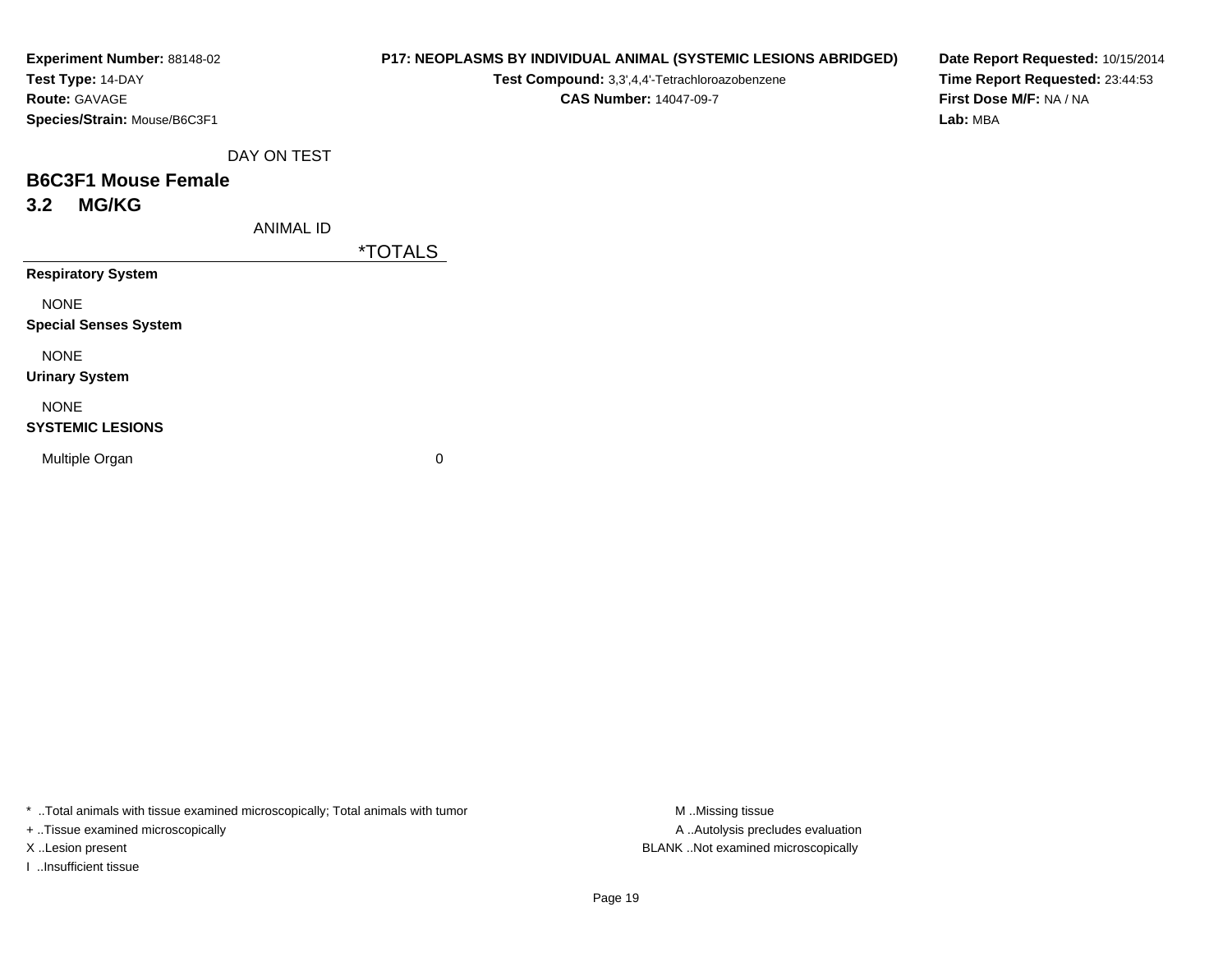| Experiment Number: 88148-02                                                                                         |                       |                                                | P17: NEOPLASMS BY INDIVIDUAL ANIMAL (SYSTEMIC LESIONS ABRIDGED) | Date Report Requested: 10/15/2014 |
|---------------------------------------------------------------------------------------------------------------------|-----------------------|------------------------------------------------|-----------------------------------------------------------------|-----------------------------------|
| Test Type: 14-DAY                                                                                                   |                       | Test Compound: 3,3',4,4'-Tetrachloroazobenzene |                                                                 | Time Report Requested: 23:44:53   |
| Route: GAVAGE                                                                                                       |                       | <b>CAS Number: 14047-09-7</b>                  |                                                                 | First Dose M/F: NA / NA           |
| Species/Strain: Mouse/B6C3F1                                                                                        |                       |                                                |                                                                 | Lab: MBA                          |
|                                                                                                                     | DAY ON TEST           |                                                |                                                                 |                                   |
| <b>B6C3F1 Mouse Female</b>                                                                                          |                       |                                                |                                                                 |                                   |
| <b>10 MG/KG</b>                                                                                                     |                       |                                                |                                                                 |                                   |
|                                                                                                                     | <b>ANIMAL ID</b>      |                                                |                                                                 |                                   |
|                                                                                                                     | <i><b>*TOTALS</b></i> |                                                |                                                                 |                                   |
| <b>Alimentary System</b>                                                                                            |                       |                                                |                                                                 |                                   |
| <b>NONE</b>                                                                                                         |                       |                                                |                                                                 |                                   |
| <b>Cardiovascular System</b>                                                                                        |                       |                                                |                                                                 |                                   |
| <b>NONE</b>                                                                                                         |                       |                                                |                                                                 |                                   |
| <b>Endocrine System</b>                                                                                             |                       |                                                |                                                                 |                                   |
|                                                                                                                     |                       |                                                |                                                                 |                                   |
| <b>NONE</b>                                                                                                         |                       |                                                |                                                                 |                                   |
| <b>General Body System</b>                                                                                          |                       |                                                |                                                                 |                                   |
| <b>NONE</b>                                                                                                         |                       |                                                |                                                                 |                                   |
| <b>Genital System</b>                                                                                               |                       |                                                |                                                                 |                                   |
| <b>NONE</b>                                                                                                         |                       |                                                |                                                                 |                                   |
| <b>Hematopoietic System</b>                                                                                         |                       |                                                |                                                                 |                                   |
| <b>NONE</b>                                                                                                         |                       |                                                |                                                                 |                                   |
| <b>Integumentary System</b>                                                                                         |                       |                                                |                                                                 |                                   |
| <b>NONE</b>                                                                                                         |                       |                                                |                                                                 |                                   |
| <b>Musculoskeletal System</b>                                                                                       |                       |                                                |                                                                 |                                   |
|                                                                                                                     |                       |                                                |                                                                 |                                   |
| <b>NONE</b><br><b>Nervous System</b>                                                                                |                       |                                                |                                                                 |                                   |
|                                                                                                                     |                       |                                                |                                                                 |                                   |
| <b>NONE</b>                                                                                                         |                       |                                                |                                                                 |                                   |
|                                                                                                                     |                       |                                                |                                                                 |                                   |
|                                                                                                                     |                       |                                                |                                                                 |                                   |
|                                                                                                                     |                       |                                                |                                                                 |                                   |
| * Total animals with tissue examined microscopically; Total animals with tumor<br>+ Tissue examined microscopically |                       |                                                | M Missing tissue<br>A  Autolysis precludes evaluation           |                                   |
| X Lesion present                                                                                                    |                       |                                                | BLANK Not examined microscopically                              |                                   |

I ..Insufficient tissue

Page 20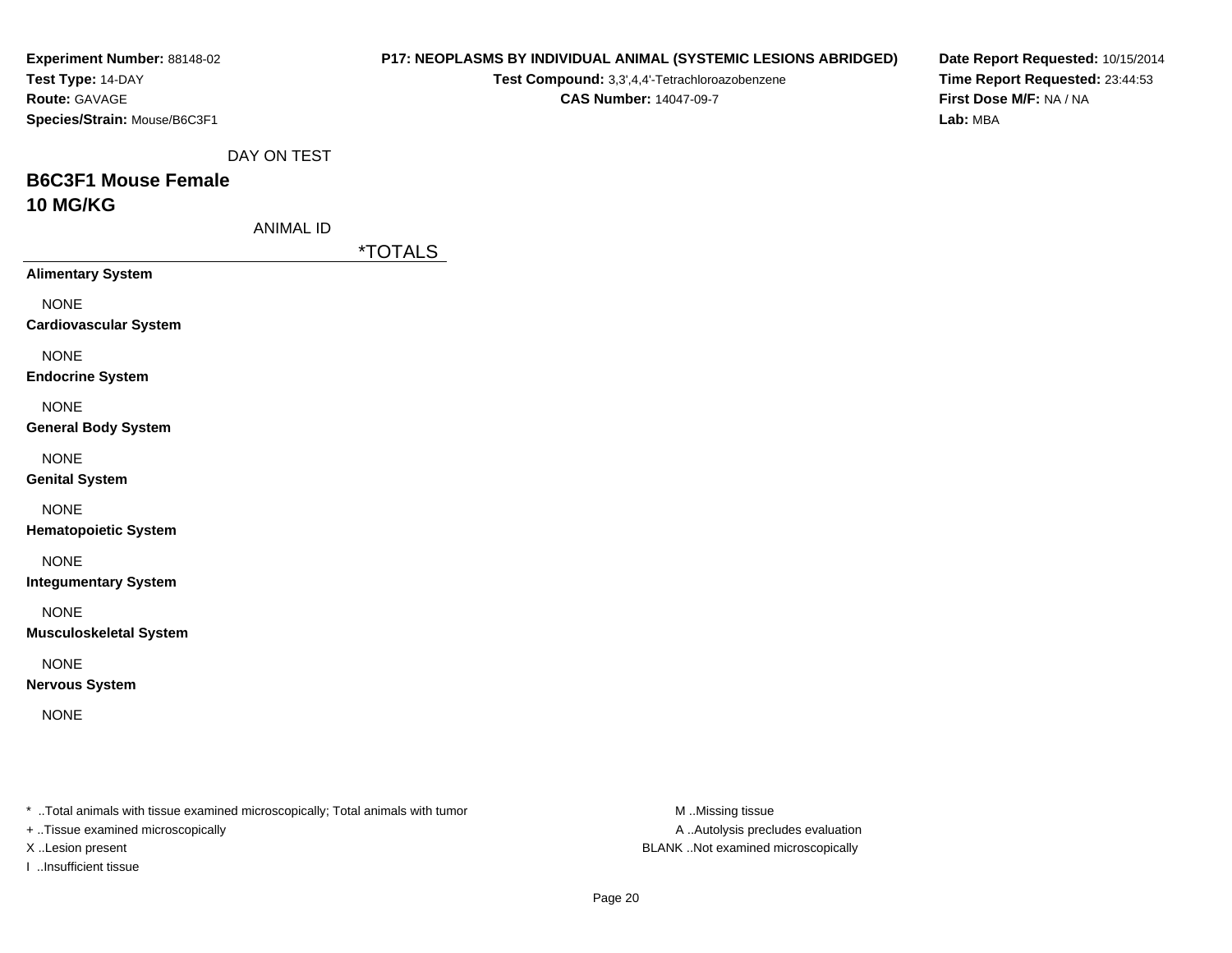| Experiment Number: 88148-02<br>Test Type: 14-DAY |                  |                       | Test Compound: 3,3',4,4'-Tetrachloroazobenzene | P17: NEOPLASMS BY INDIVIDUAL ANIMAL (SYSTEMIC LESIONS ABRIDGED) | Date Report Requested: 10/15/2014<br>Time Report Requested: 23:44:53 |
|--------------------------------------------------|------------------|-----------------------|------------------------------------------------|-----------------------------------------------------------------|----------------------------------------------------------------------|
| Route: GAVAGE                                    |                  |                       | <b>CAS Number: 14047-09-7</b>                  |                                                                 | First Dose M/F: NA / NA                                              |
| Species/Strain: Mouse/B6C3F1                     |                  |                       |                                                |                                                                 | Lab: MBA                                                             |
|                                                  | DAY ON TEST      |                       |                                                |                                                                 |                                                                      |
| <b>B6C3F1 Mouse Female</b>                       |                  |                       |                                                |                                                                 |                                                                      |
| <b>10 MG/KG</b>                                  |                  |                       |                                                |                                                                 |                                                                      |
|                                                  | <b>ANIMAL ID</b> |                       |                                                |                                                                 |                                                                      |
|                                                  |                  | <i><b>*TOTALS</b></i> |                                                |                                                                 |                                                                      |
| <b>Respiratory System</b>                        |                  |                       |                                                |                                                                 |                                                                      |
| <b>NONE</b>                                      |                  |                       |                                                |                                                                 |                                                                      |
| <b>Special Senses System</b>                     |                  |                       |                                                |                                                                 |                                                                      |
| <b>NONE</b>                                      |                  |                       |                                                |                                                                 |                                                                      |
| <b>Urinary System</b>                            |                  |                       |                                                |                                                                 |                                                                      |
| <b>NONE</b>                                      |                  |                       |                                                |                                                                 |                                                                      |
| <b>SYSTEMIC LESIONS</b>                          |                  |                       |                                                |                                                                 |                                                                      |
| Multiple Organ                                   |                  | 0                     |                                                |                                                                 |                                                                      |
|                                                  |                  |                       |                                                |                                                                 |                                                                      |
|                                                  |                  |                       |                                                |                                                                 |                                                                      |

\* ..Total animals with tissue examined microscopically; Total animals with tumor M..Missing tissue M ..Missing tissue

+ ..Tissue examined microscopically

I ..Insufficient tissue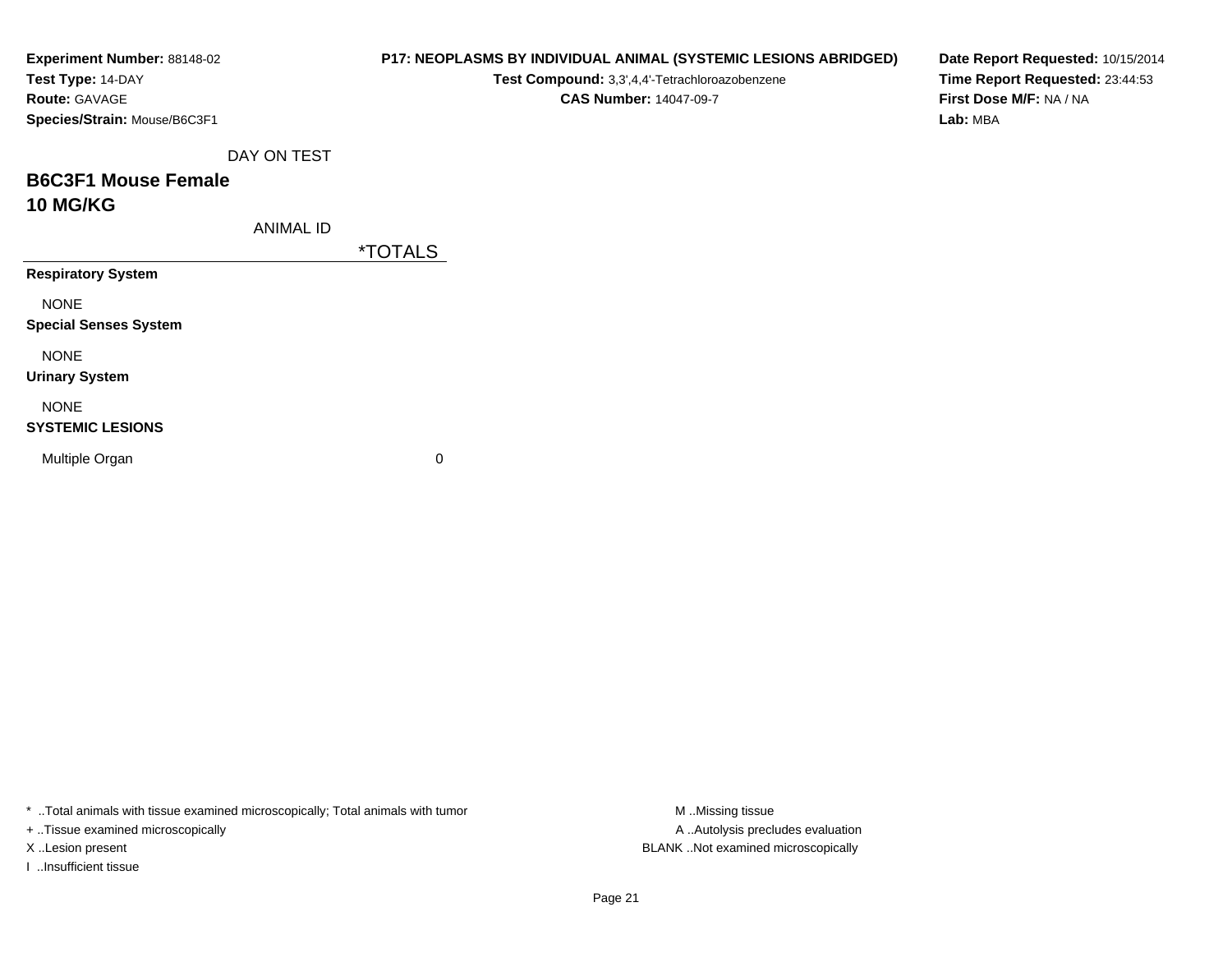**Test Type:** 14-DAY

**Route:** GAVAGE

**Species/Strain:** Mouse/B6C3F1

# **P17: NEOPLASMS BY INDIVIDUAL ANIMAL (SYSTEMIC LESIONS ABRIDGED)**

**Test Compound:** 3,3',4,4'-Tetrachloroazobenzene

**CAS Number:** 14047-09-7

**Date Report Requested:** 10/15/2014**Time Report Requested:** 23:44:53**First Dose M/F:** NA / NA**Lab:** MBA

| <b>B6C3F1 Mouse Female</b><br>32 MG/KG                                                                                                  | DAY ON TEST      | $\boldsymbol{\theta}$<br>0<br>1<br>$\overline{7}$ | $\boldsymbol{\theta}$<br>0<br>$\boldsymbol{l}$<br>$\overline{7}$ | 0<br>0<br>$\boldsymbol{l}$<br>$\overline{7}$   | $\boldsymbol{\theta}$<br>$\boldsymbol{\theta}$<br>$\boldsymbol{l}$<br>$\overline{7}$ | $\boldsymbol{\theta}$<br>0<br>$\boldsymbol{l}$<br>$\overline{7}$ |                       |                                                                                             |
|-----------------------------------------------------------------------------------------------------------------------------------------|------------------|---------------------------------------------------|------------------------------------------------------------------|------------------------------------------------|--------------------------------------------------------------------------------------|------------------------------------------------------------------|-----------------------|---------------------------------------------------------------------------------------------|
|                                                                                                                                         | <b>ANIMAL ID</b> | $\pmb{0}$<br>$\mathbf 0$<br>0<br>5<br>1           | $\mathbf 0$<br>0<br>0<br>5<br>$\overline{c}$                     | $\pmb{0}$<br>$\mathbf 0$<br>0<br>$\frac{5}{3}$ | $\pmb{0}$<br>$\mathbf 0$<br>0<br>$\frac{5}{4}$                                       | $\pmb{0}$<br>$\mathbf 0$<br>0<br>$\frac{5}{5}$                   | <i><b>*TOTALS</b></i> |                                                                                             |
| <b>Alimentary System</b>                                                                                                                |                  |                                                   |                                                                  |                                                |                                                                                      |                                                                  |                       |                                                                                             |
| <b>NONE</b><br><b>Cardiovascular System</b>                                                                                             |                  |                                                   |                                                                  |                                                |                                                                                      |                                                                  |                       |                                                                                             |
| <b>NONE</b><br><b>Endocrine System</b>                                                                                                  |                  |                                                   |                                                                  |                                                |                                                                                      |                                                                  |                       |                                                                                             |
| <b>NONE</b><br><b>General Body System</b>                                                                                               |                  |                                                   |                                                                  |                                                |                                                                                      |                                                                  |                       |                                                                                             |
| <b>NONE</b><br><b>Genital System</b>                                                                                                    |                  |                                                   |                                                                  |                                                |                                                                                      |                                                                  |                       |                                                                                             |
| <b>NONE</b><br><b>Hematopoietic System</b>                                                                                              |                  |                                                   |                                                                  |                                                |                                                                                      |                                                                  |                       |                                                                                             |
| Spleen<br>Thymus<br><b>Integumentary System</b>                                                                                         |                  | +<br>$\ddot{+}$                                   |                                                                  | + + + +<br>+ + + +                             |                                                                                      |                                                                  | 5<br>5                |                                                                                             |
| <b>NONE</b><br><b>Musculoskeletal System</b>                                                                                            |                  |                                                   |                                                                  |                                                |                                                                                      |                                                                  |                       |                                                                                             |
| <b>NONE</b><br><b>Nervous System</b>                                                                                                    |                  |                                                   |                                                                  |                                                |                                                                                      |                                                                  |                       |                                                                                             |
| * Total animals with tissue examined microscopically; Total animals with tumor<br>+ Tissue examined microscopically<br>X Lesion present |                  |                                                   |                                                                  |                                                |                                                                                      |                                                                  |                       | M Missing tissue<br>A  Autolysis precludes evaluation<br>BLANK Not examined microscopically |

I ..Insufficient tissue

M ..Missing tissue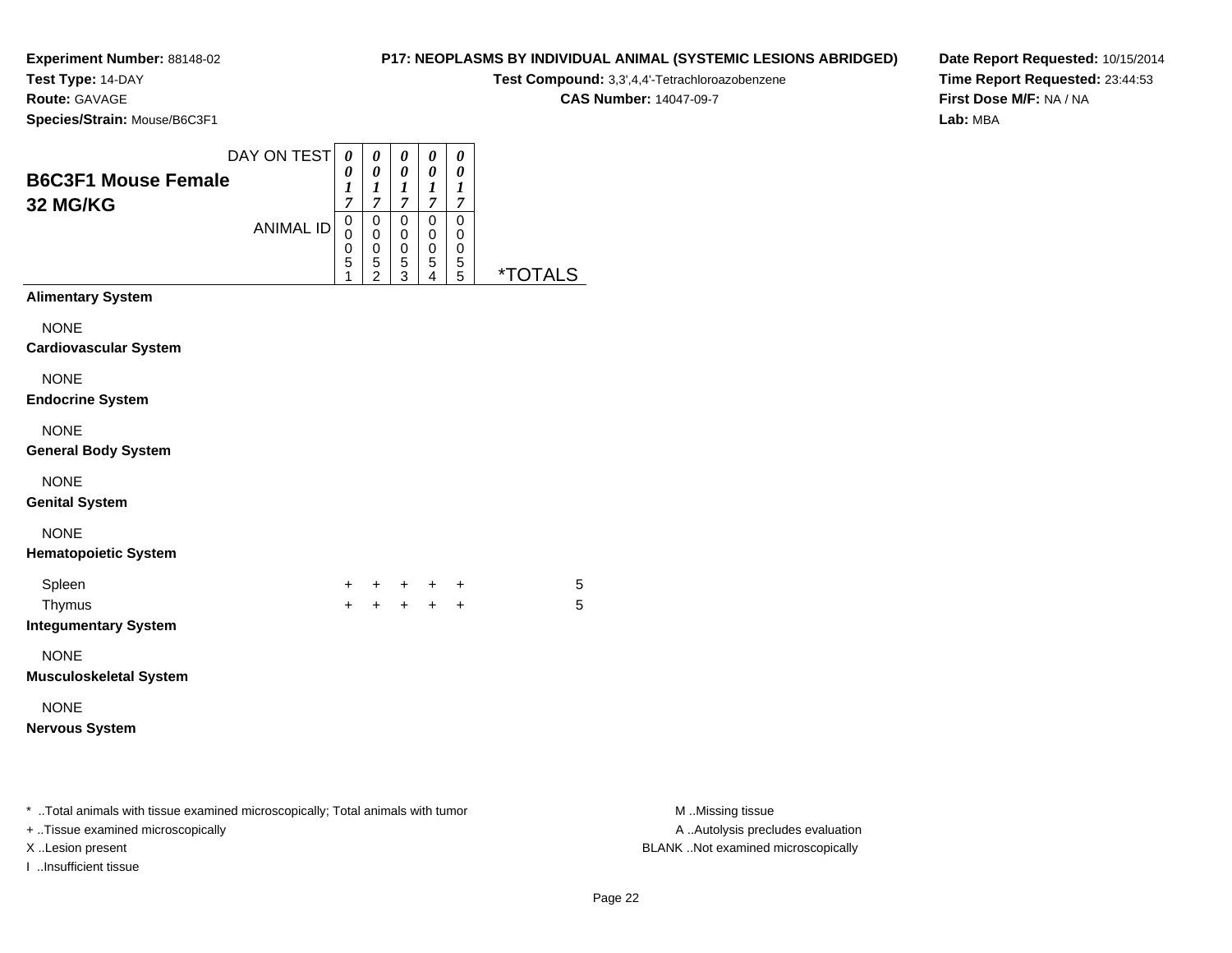**Test Type:** 14-DAY

**Route:** GAVAGE

**Species/Strain:** Mouse/B6C3F1

**Test Compound:** 3,3',4,4'-Tetrachloroazobenzene

**CAS Number:** 14047-09-7

**Date Report Requested:** 10/15/2014**Time Report Requested:** 23:44:53**First Dose M/F:** NA / NA**Lab:** MBA

| <b>B6C3F1 Mouse Female</b><br>32 MG/KG      | DAY ON TEST      | 0<br>0<br>1<br>$\overline{7}$                             | 0<br>0<br>7                                                    | 0<br>0<br>1<br>7      | $\boldsymbol{\theta}$<br>0<br>7 | 0<br>0<br>1<br>7                |                       |
|---------------------------------------------|------------------|-----------------------------------------------------------|----------------------------------------------------------------|-----------------------|---------------------------------|---------------------------------|-----------------------|
|                                             | <b>ANIMAL ID</b> | 0<br>$\mathbf 0$<br>$\begin{matrix}0\\5\end{matrix}$<br>1 | 0<br>0<br>$\boldsymbol{0}$<br>$\overline{5}$<br>$\overline{2}$ | 0<br>0<br>0<br>5<br>3 | 0<br>0<br>0<br>5<br>4           | $\mathbf 0$<br>0<br>0<br>5<br>5 | <i><b>*TOTALS</b></i> |
| <b>NONE</b><br><b>Respiratory System</b>    |                  |                                                           |                                                                |                       |                                 |                                 |                       |
| <b>NONE</b><br><b>Special Senses System</b> |                  |                                                           |                                                                |                       |                                 |                                 |                       |
| <b>NONE</b><br><b>Urinary System</b>        |                  |                                                           |                                                                |                       |                                 |                                 |                       |
| <b>NONE</b>                                 |                  |                                                           |                                                                |                       |                                 |                                 |                       |

## **SYSTEMIC LESIONS**

| Multiple Organ |  |  |  | + + + + + |  |  |  |
|----------------|--|--|--|-----------|--|--|--|
|----------------|--|--|--|-----------|--|--|--|

\* ..Total animals with tissue examined microscopically; Total animals with tumor **M** . Missing tissue M ..Missing tissue

+ ..Tissue examined microscopically

I ..Insufficient tissue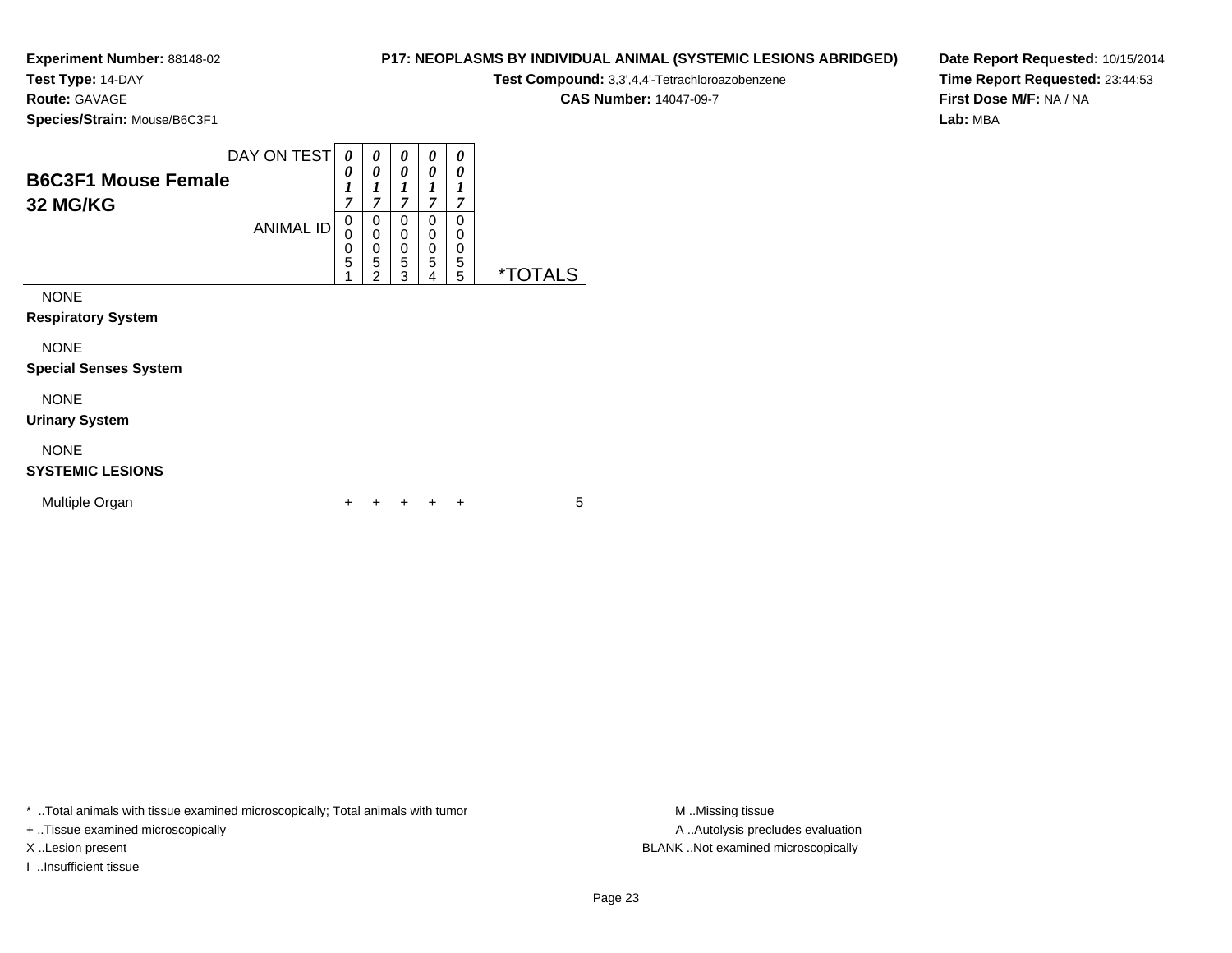**Test Type:** 14-DAY

**Route:** GAVAGE

**Species/Strain:** Mouse/B6C3F1

## **P17: NEOPLASMS BY INDIVIDUAL ANIMAL (SYSTEMIC LESIONS ABRIDGED)**

**Test Compound:** 3,3',4,4'-Tetrachloroazobenzene

**CAS Number:** 14047-09-7

**Date Report Requested:** 10/15/2014**Time Report Requested:** 23:44:53**First Dose M/F:** NA / NA**Lab:** MBA

| <b>B6C3F1 Mouse Female</b><br><b>MG/KG</b><br>100  | DAY ON TEST      | 0<br>0<br>1<br>$\overline{7}$ | 0<br>0<br>1<br>$\overline{7}$                          | 0<br>0<br>1<br>7                | 0<br>$\pmb{\theta}$<br>$\boldsymbol{l}$<br>$\overline{7}$ | 0<br>0<br>1<br>$\overline{7}$              |                       |
|----------------------------------------------------|------------------|-------------------------------|--------------------------------------------------------|---------------------------------|-----------------------------------------------------------|--------------------------------------------|-----------------------|
|                                                    | <b>ANIMAL ID</b> | 0<br>0<br>0<br>5<br>6         | $\mathbf 0$<br>0<br>$\mathbf 0$<br>5<br>$\overline{7}$ | $\mathbf 0$<br>0<br>0<br>5<br>8 | 0<br>0<br>0<br>5<br>9                                     | $\mathbf 0$<br>0<br>0<br>6<br>$\mathbf{0}$ | <i><b>*TOTALS</b></i> |
| <b>Alimentary System</b>                           |                  |                               |                                                        |                                 |                                                           |                                            |                       |
| Gallbladder                                        |                  | $\ddot{}$                     | +                                                      | +                               | +                                                         | +                                          | 5                     |
| Liver                                              |                  | $+$                           | $+$                                                    | $\ddot{}$                       | $\ddot{}$                                                 | $\ddot{}$                                  | 5                     |
| Stomach, Forestomach                               |                  | $+$                           | $+$                                                    | $+$                             | $+$                                                       | $\ddot{}$                                  | 5                     |
| Stomach, Glandular<br><b>Cardiovascular System</b> |                  | $\ddot{}$                     | $\ddot{}$                                              | $+$                             | $\ddot{}$                                                 | $\ddot{}$                                  | 5                     |
| <b>NONE</b><br><b>Endocrine System</b>             |                  |                               |                                                        |                                 |                                                           |                                            |                       |
| <b>NONE</b><br><b>General Body System</b>          |                  |                               |                                                        |                                 |                                                           |                                            |                       |
| <b>NONE</b><br><b>Genital System</b>               |                  |                               |                                                        |                                 |                                                           |                                            |                       |
| <b>NONE</b><br><b>Hematopoietic System</b>         |                  |                               |                                                        |                                 |                                                           |                                            |                       |
| Lymph Node, Mesenteric                             |                  | $\pm$                         | +                                                      | $\ddot{}$                       | +                                                         | ÷                                          | 5                     |
| Spleen                                             |                  | $\ddot{}$                     | $+$                                                    | $\ddot{}$                       | $\ddot{}$                                                 | +                                          | 5                     |
| Thymus<br><b>Integumentary System</b>              |                  | $\ddot{}$                     | +                                                      | ÷                               | $\ddot{}$                                                 | $\ddot{}$                                  | 5                     |
| <b>NONE</b>                                        |                  |                               |                                                        |                                 |                                                           |                                            |                       |

\* ..Total animals with tissue examined microscopically; Total animals with tumor **M** . Missing tissue M ..Missing tissue

+ ..Tissue examined microscopically

I ..Insufficient tissue